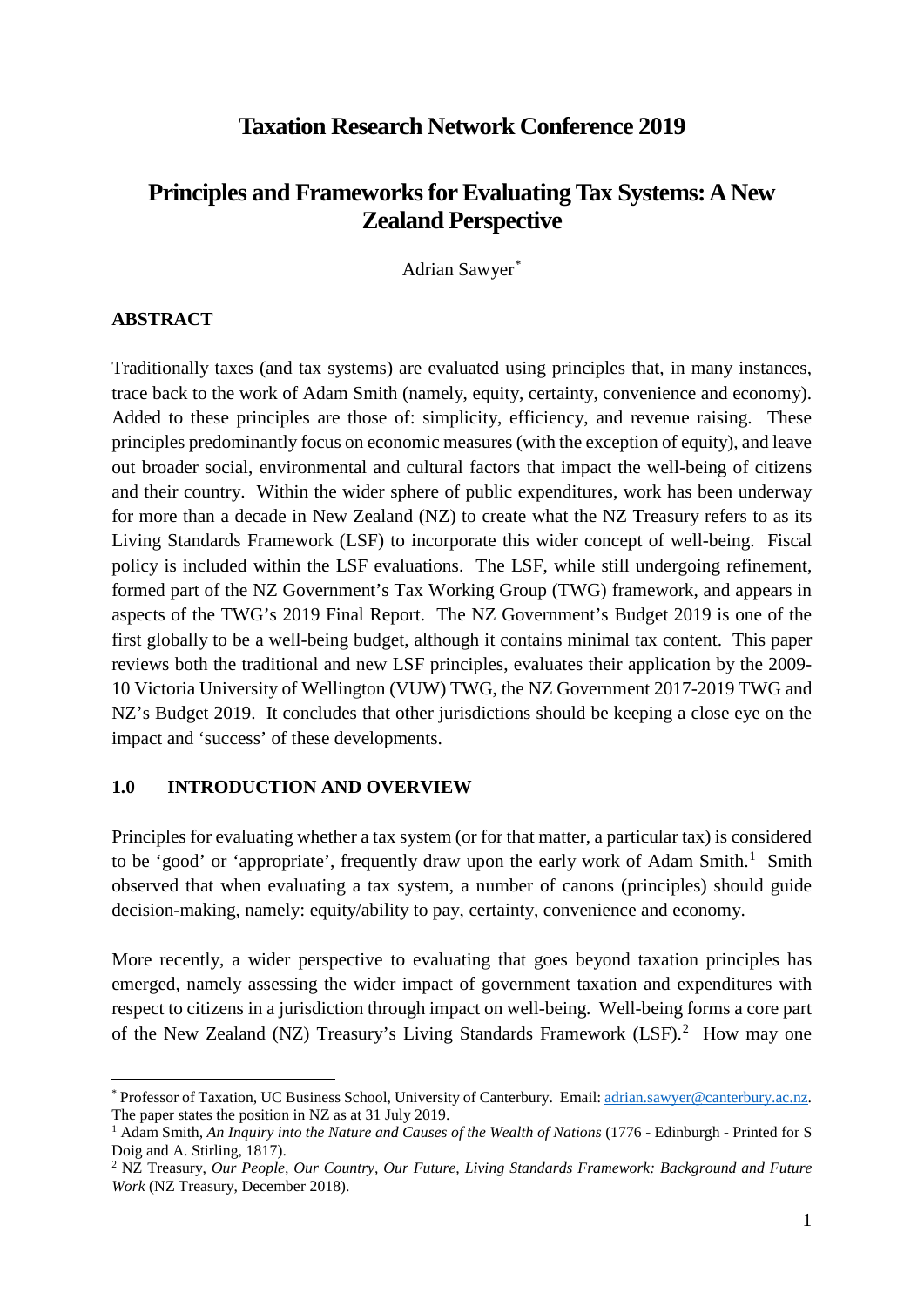measure well-being? First, through focussing on measuring subjective wellbeing, then determining what the impacts on the measured result are. Second, since well-being is a multifaceted concept that cannot be summarised by a person's own subjective assessments of their life satisfaction, an evaluation of a dashboard of measures is necessary. The LSF adopts the second approach.

This paper applies a 'traditional' legal approach, along with a tax policy lens. The approach taken is largely positivist, but with some normative recommendations. Furthermore, while there is no specific theoretical framework, there is an element of grounded theory<sup>[3](#page-1-0)</sup> through observing the changes in canons/principles applied to assessing tax systems and tax policy.

The paper adopts an in-depth exploratory case study approach, whereby it assesses NZ's use of frameworks and principles (based on international concepts) to assess reforms to its tax system. It is common to see criticism of case studies as a research method, with some viewing the method to be a non-scientific approach to undertaking research. Notwithstanding this view, case study research is utilised extensively in academic enquiry in traditional social science disciplines as well as practice-oriented fields. When adopting a case study approach, the design and analysis considerations are of prime importance, more so often than the description of events or the scenario under review. As Yin states, $4$  the need for a case study arises out of the desire to understand complex social phenomena and allows investigators to retain the holistic and meaningful characteristics of real-life events.

After reviewing the relevant literature, this paper commences with offering some background discussion of tax policy principles in section 3, sourced from reviewing the 2009-10 Victoria University of Wellington Tax Working Group (VUWTWG), which applied traditional tax policy principles. Section 4 follows with an introduction to the Living Standards Framework (LSF) developed by the NZ Treasury, [5](#page-1-2) and the contributions of latest Tax Working Group (TWG) set up in 2017 (which reported in February 2019). [6](#page-1-3) The LSF has the potential to introduce a significant paradigm shift in the NZ government's approach to developing fiscal policy. In this regard, this section of the paper reviews the application of the LSF in Budget 2019, delivered on 30 May 2019. Section 5 concludes the paper.

<span id="page-1-0"></span><sup>&</sup>lt;sup>3</sup> Grounded theory was originally developed by two sociologists, Glaser and Strauss. They argued that researchers needed a method that would allow them to move from data to theory, so that new theories could emerge. These theories would be specific to the context in which they had been developed, and as such, are 'grounded' in the data from which they had emerged rather than rely on analytical constructs, categories or variables from preexisting theories. See further, Barney Glaser and Anselm Strauss, *Discovery of Grounded Theory: Strategies for Qualitative Research* (Taylor & Francis, 2000).

<span id="page-1-1"></span><sup>4</sup> R K Yin*, Case Study Research and Applications: Design and Methods,* (Sage Publications, 6th ed. 2017). <sup>5</sup> NZ Treasury, above n 2.

<span id="page-1-3"></span><span id="page-1-2"></span><sup>6</sup> TWG, *Future of Tax: Final Report Volume I: Recommendations* (February 2019), available at: See: [https://taxworkinggroup.govt.nz/sites/default/files/2019-02/twg-final-report-voli-feb19.pdf.](https://taxworkinggroup.govt.nz/sites/default/files/2019-02/twg-final-report-voli-feb19.pdf)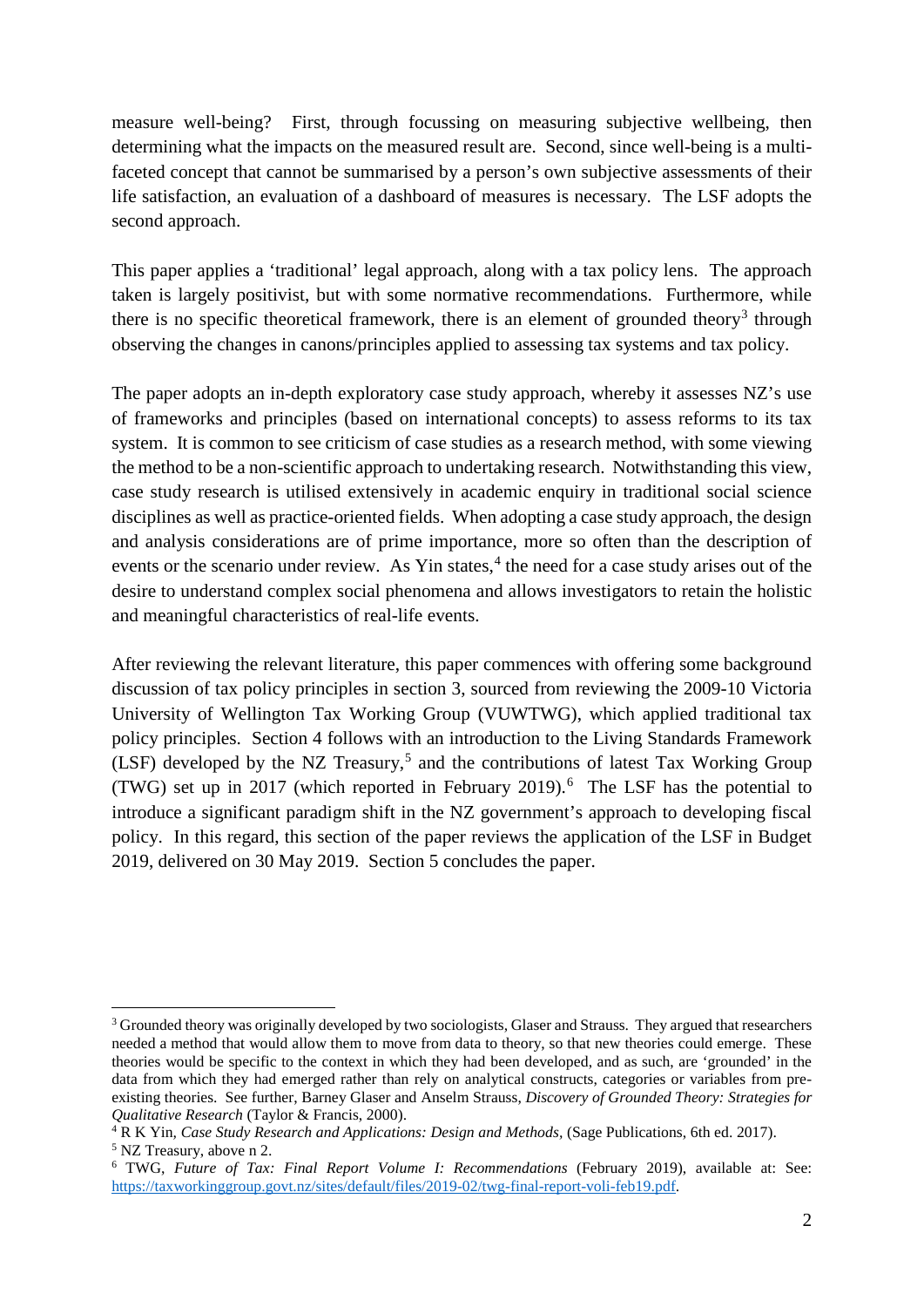### **2.0 PRIOR LITERATURE**

### **2.1 Traditional tax principles**

The contributions of Adam Smith and his cannon/principles of taxation to tax policy development are well known.<sup>[7](#page-2-0)</sup> Specifically Smith states:<sup>[8](#page-2-1)</sup>

"The subject of every state ought to contribute towards the support of the government as early as possible in proportion to their respective abilities that is in proportion to the revenue which they respectively enjoy under the protection of the State. …

The tax which each individual is bound to pay ought to be certain and not arbitrary. The time of payment, the manner of payment, the quantity to be paid all ought to be clear and plain to the contributor and to every other person. ...

Every tax ought to be levied at the time or in the manner in which it is most likely to be convenient for the contributor to pay it. ...

Every tax is to be so contrived as both to take out and keep out of the pockets of the people as little as possible over and above what it brings into the public treasury of the state".

Debate continues over what Smith meant by 'equity/ability to pay'; does this refer to horizontal equity only or does it also incorporate vertical equity? An abundance of research evaluates the concept of 'economy', which more commonly is recognised as the costs of tax compliance, along with (economic) efficiency.

Public finance contributors have advocated other principles/canons. These include:<sup>[9](#page-2-2)</sup>

- 1. Productivity, which refers to raising sufficient revenue for the government;
- 2. Elasticity, the ability for the government to raise more funds without incurring any significant additional costs of collection;
- 3. Simplicity, such that the tax system should be simple, and understandable to taxpayers;
- 4. Diversity, such that the system should include a large number of taxes which are economical; and
- 5. Visibility, such that taxpayers should be able to see the taxes they are paying and where they are utilised by government.

<span id="page-2-0"></span> <sup>7</sup> See for example, Michael Fry, *Adam Smith's Legacy: His Place in the Development of Modern Economics* (Routledge, 1992).

<span id="page-2-1"></span><sup>8</sup> Smith, above n 1, Book V, Chapter 2 (II).

<span id="page-2-2"></span><sup>&</sup>lt;sup>9</sup> See: [http://economicsconcepts.com/canons\\_of\\_taxation.htm.](http://economicsconcepts.com/canons_of_taxation.htm)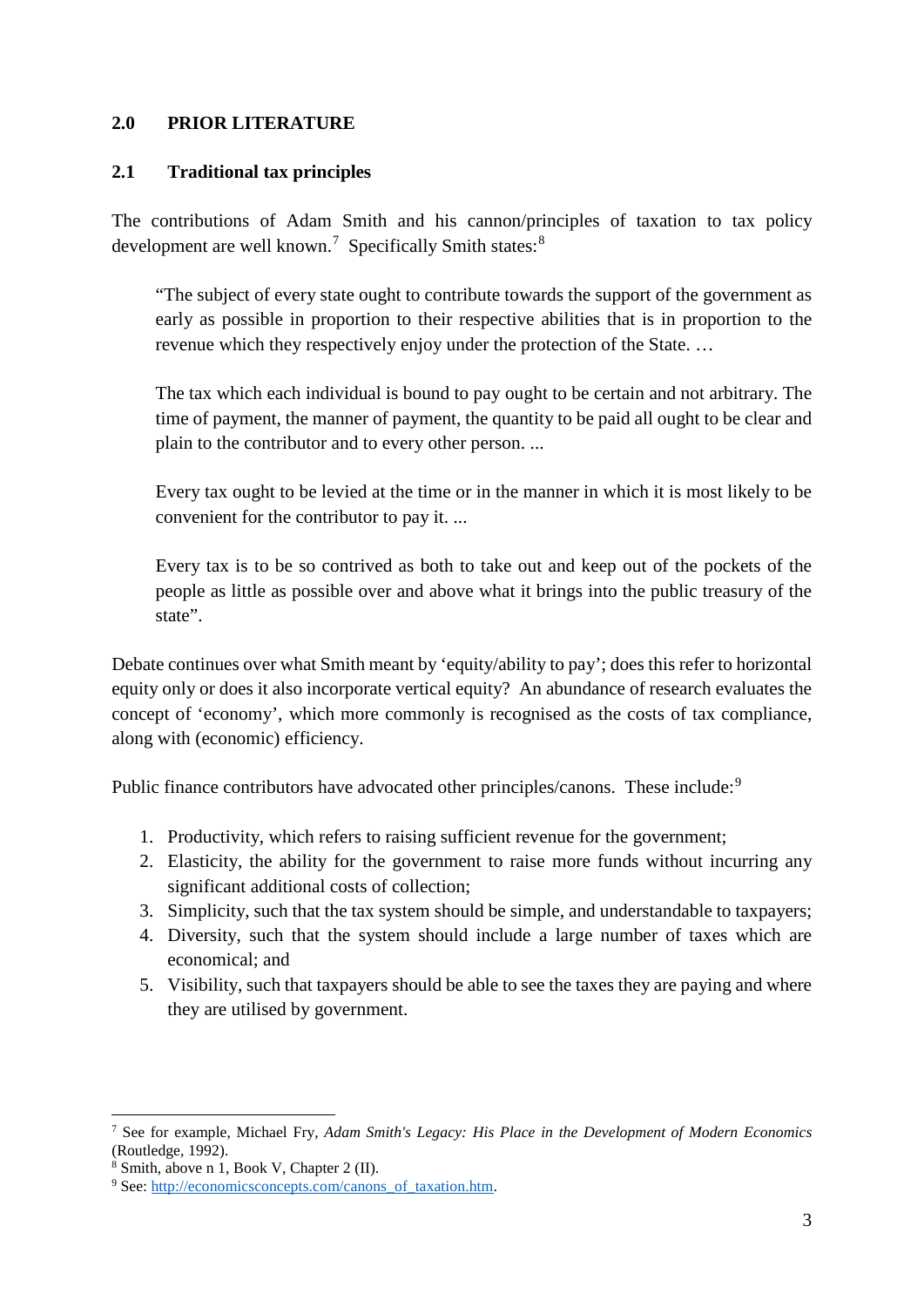The American Institute of Certified Public Accountants (AICPA) also includes: information security, neutrality, economic growth, minimum tax gap, and accountability to taxpayers.<sup>[10](#page-3-0)</sup> Thus, traditionally, the principles for the evaluation of a tax system have be fiscally focused, with little recognition for other factors that may affect taxpayers and society more generally. In some respects, these traditional measures relate more to the impact on gross domestic product (GDP) and government revenues, rather than the impact on wider society.

### **2.2 Well-being**

The Organisation for Economic Cooperation and Development (OECD), amongst others, are promoting measures that capture well-being and living conditions, rather than just measuring impacts on GDP. The OECD has developed a framework for measuring well-being and progress, which is set out below: $11$ 

### **Figure 1: OECD Well-being Framework**



The OECD's framework formed the basis for creating the NZ Treasury's LSF. Specifically, the LSF adopts as its base the well-being framework developed by the OECD that is included

<span id="page-3-0"></span> <sup>10</sup> AICPA, Tax Policy Concept Statement 1: Guiding principles of good tax policy: A framework for evaluating tax proposals (2017), available at: [https://www.aicpa.org/ADVOCACY/TAX/downloadabledocuments/tax](https://www.aicpa.org/ADVOCACY/TAX/downloadabledocuments/tax-policy-concept-statement-no-1-global.pdf)[policy-concept-statement-no-1-global.pdf.](https://www.aicpa.org/ADVOCACY/TAX/downloadabledocuments/tax-policy-concept-statement-no-1-global.pdf) 11 OECD, *Measuring Well-being and Progress; Well-being Research* (2019); at:

<span id="page-3-1"></span>[http://www.oecd.org/statistics/measuring-well-being-and-progress.htm.](http://www.oecd.org/statistics/measuring-well-being-and-progress.htm)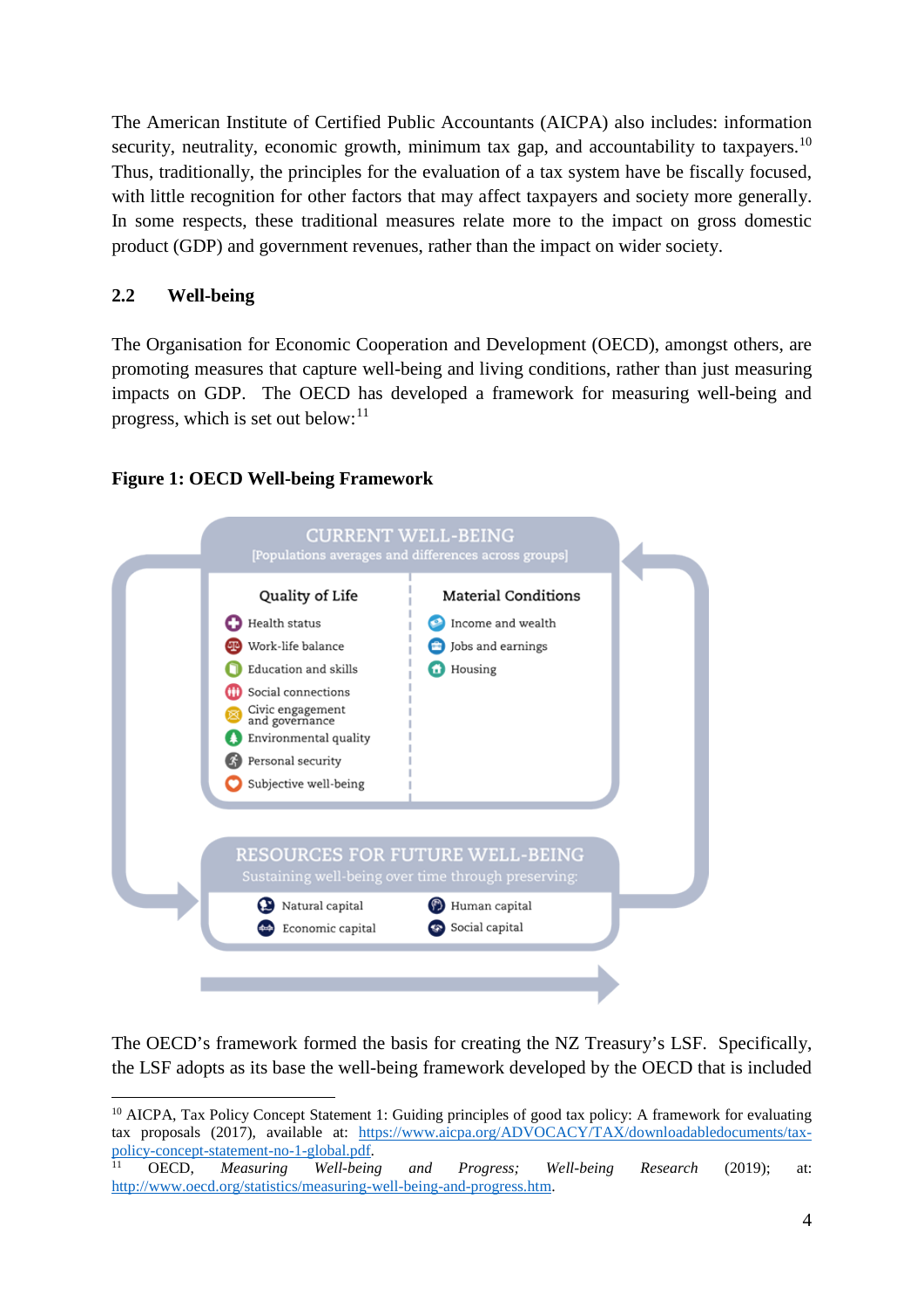in its regular 'How's Life?' Report and 'Better Life Index',<sup>[12](#page-4-0)</sup> with minor adaptation/extension for NZ circumstances. The LSF adds the dimension of Cultural Identity to the eleven dimensions already included in the OECD framework. Further additional measures are included for mental health, volunteering and corruption, to capture a broader measurement of well-being. An advantage of the well-being approach, as reflected in the NZ Treasury's LSF, is that it assists in making it more explicit that there are well-being trade-offs involved in certain decisions.

Why is well-being so important and how does it relate to public policy? In their comprehensive work, Karacaoglu, Krawczyk and King conclude: [13](#page-4-1)

"This book presents and integrates eight big themes, all centred on a wellbeing-focused public policy:

- The *ultimate purpose of public policy is to improve the lives of individuals and communities on a sustained basis, as they choose to live them – i.e., their wellbeing*.
- Wellbeing is a function of multiple influences (collectively referred to as "comprehensive consumption"), which are in turn sourced from multiple capital stocks (collectively referred to as "comprehensive wealth").
- Public policy attempts to enhance wellbeing by increasing the opportunities and capabilities (i.e., substantive freedoms) of individuals and communities to pursue the lives they value; it does so by protecting, shaping, and ensuring widespread access to "comprehensive wealth".
- *Adopting an integrated approach to environmental, social, and economic policy is critical*; implementation is through appropriately prioritised investments in infrastructures, including institutions (collectively referred to as "ecosystems").
- The prioritisation of these investments is assisted by numerical policy-simulation models.
- When radical (or substantive) uncertainty and complexity are allowed for, the objective and domains of public policy remain unchanged, but the focus of implementation shifts to building resilience to systemic risks as well as nourishing creativity. Again we rely on simulation models to prioritise investments, in consultation with communities.
- Whether a *particular public investment is worth undertaking or not, as well the prioritisation across investment options, is based on cost-benefit analyses, where the "currency" of comparison is intergenerational wellbeing*.
- Whether public policy in general is succeeding or not is evaluated on the basis of three complementary assessment mechanisms:
	- i. objective measures of the main influences on, or dimensions of, wellbeing;
	- ii. survey-based measures of subjective wellbeing outcomes; and

<span id="page-4-0"></span> <sup>12</sup> See further:<http://www.oecd.org/statistics/how-s-life-23089679.htm> and [http://www.oecd.org/statistics/how-s](http://www.oecd.org/statistics/how-s-life-23089679.htm)[life-23089679.htm.](http://www.oecd.org/statistics/how-s-life-23089679.htm) 13 Girol Karacaoglu, Jacek B. Krawczyk and Anita King*, Intergenerational Wellbeing and Public Policy: An* 

<span id="page-4-1"></span>*Integrated Environmental, Social, and Economic Framework* (Springer, Singapore, 2019), at 221-222 (emphasis added).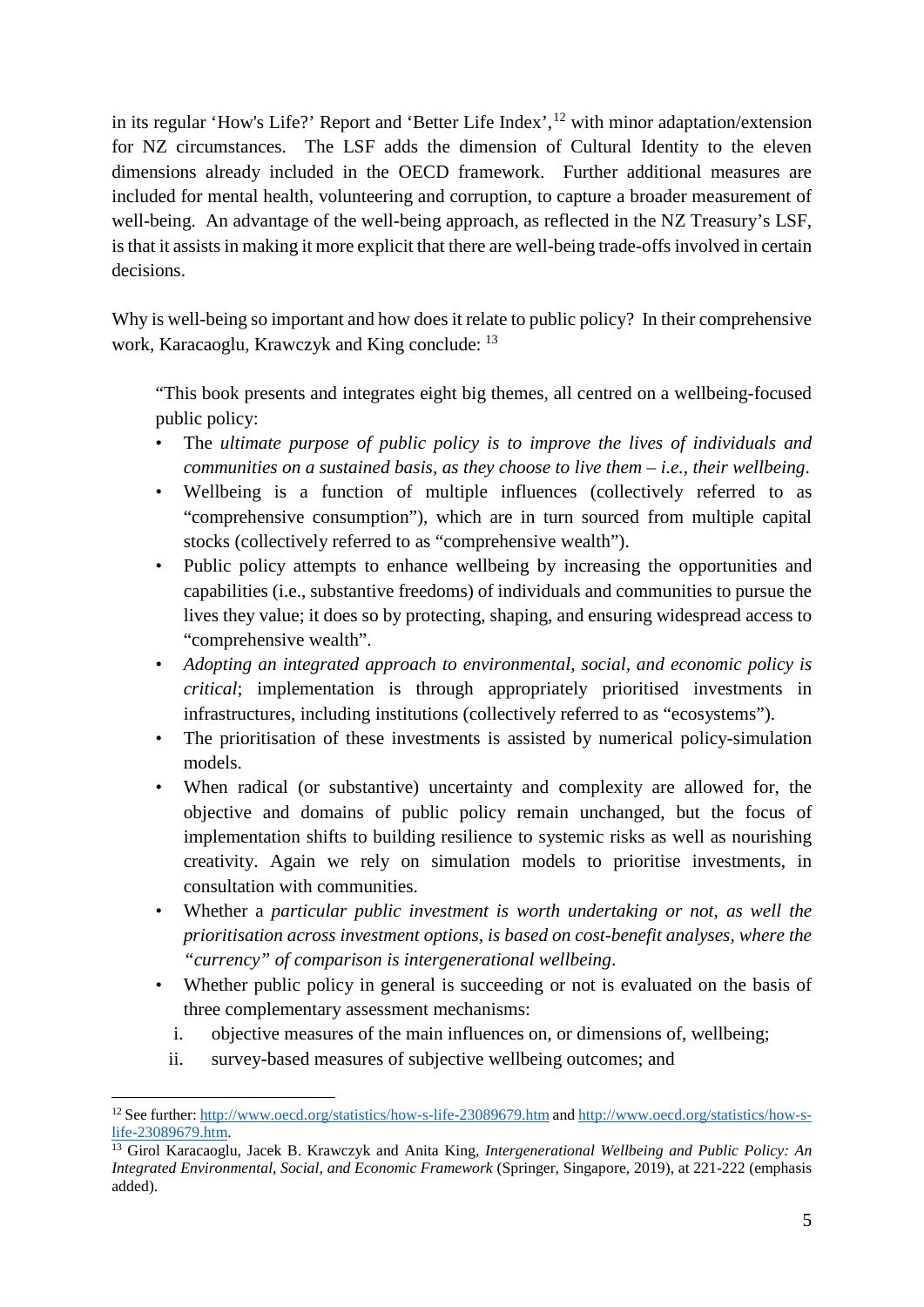iii. the evolution of the "wellbeing frontier" over time."

The authors, in this work, seek to lay out their development of models to integrate public policy development to support overall well-being. This includes fiscal policy as a tool to support well-being.

While research on the well-being framework remains ongoing, OECD member countries are encouraged to incorporate this into their fiscal planning and decision-making. The NZ Treasury has been developing its own LSF, with their first significant application being in Budget 2019 (The Well-Being Budget). Before moving to discuss the LSF and its application, the paper reviews the application of traditional tax principles in the context of the 2009-2010 VUWTWG.

## **3.0 TAX POLICY – THE USE OF 'TRADITIONAL' PRINCIPLES**

Since the mid-1980s, NZ has employed a broad base low rate (BBLR) methodology to determine its tax mix.<sup>[14](#page-5-0)</sup> The fundamental idea is to have a broadly defined tax base, which allows tax rates to be lower, thereby reducing the costs associated with taxation. Endorsement of BBLR, introduced in the mid-1980s, occurs frequently, including by the VUWTWG. BBLR provides the NZ Government with the revenue it needs to meet its objectives, while minimising distortions in economic behaviour. The Generic Tax Policy Process (GTPP), implemented by way of Cabinet guidance in 1994, further supports BBLR.<sup>[15](#page-5-1)</sup>

Briefly, the GTPP has three main objectives. They are to:<sup>[16](#page-5-2)</sup>

- encourage early consideration of key policy elements and trade-offs of proposals, such as their revenue impact, compliance and administrative costs, and economic and social objectives;
- provide opportunities for substantial external contribution to policy formulation; and
- clarify the responsibilities and accountabilities of participants in the process, particularly those of the Policy Advice Division of Inland Revenue and the NZ Treasury.

There are five phases in the GTPP:<sup>[17](#page-5-3)</sup>

- 1. Strategic phases: economic strategy; fiscal strategy; three-year revenue strategy;
- 2. Tactical phases: rolling three-year work program; annual work and resource plan;

<span id="page-5-2"></span><sup>16</sup> Sawyer, above n 15.

<span id="page-5-0"></span><sup>&</sup>lt;sup>14</sup> For further discussion on BBLR, see Adrian Sawyer, "Reflections on the contributions of lawyers to tax policymaking in New Zealand", (2017) 27(4A) *New Zealand Universities Law Review* 995-1022.

<span id="page-5-1"></span><sup>&</sup>lt;sup>15</sup> For further discussion on the GTPP, see Adrian Sawyer, "Reviewing Tax Policy Development in New Zealand: Lessons from a delicate balancing of 'Law and Politics'" (2013) 28(2) *Australian Tax Forum* 401-425. See also Stuart Little, Geoff D Nightingale, and Alan Fenwick, "Development of Tax Policy in New Zealand: The Generic Tax Policy Process" (2013) 61 *Canadian Tax Journal/Revue Fiscale Canadienne*, 1043.

<span id="page-5-3"></span><sup>&</sup>lt;sup>17</sup> Sawyer, above n 15.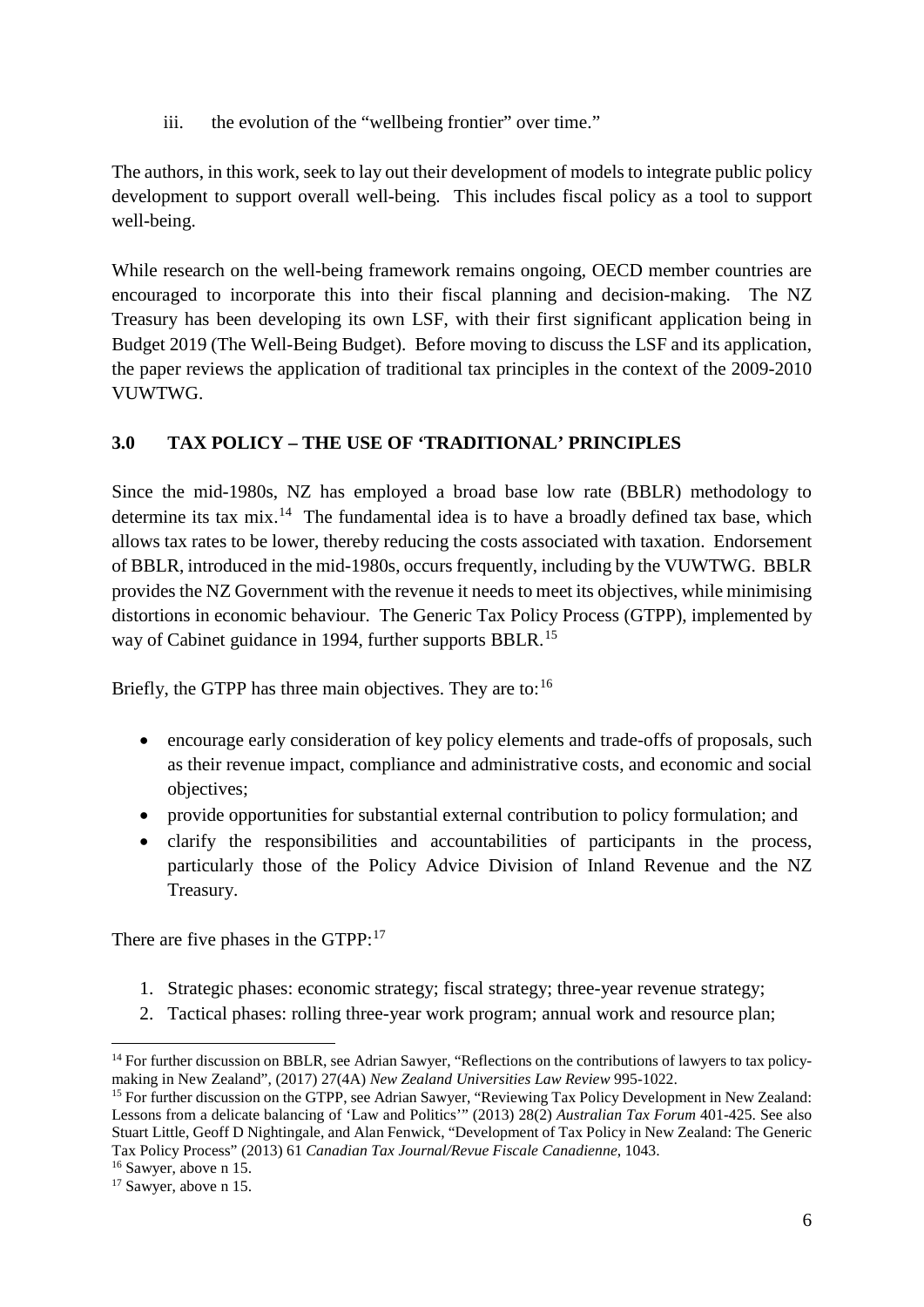- 3. Operational phases: detailed policy design; formal detailed consultation and communication; ministerial and Cabinet signoff of detailed policy;
- 4. Legislative phases: drafting of legislation; ministerial and Cabinet signoff of legislation; introduction of bill; select committee phase; passage of legislation; and
- 1. Implementation and review phases: implementation of legislation; post-implementation review; identification of remedial issues

New Zealand makes use of variants of Adam Smith's cannons or principles, namely: equity/fairness, efficiency/economy and simplicity (linked in part to improving certainty and reducing complexity). Convenience receives less emphasis, although digitalisation, for many, opens up greater convenience for interacting with Inland Revenue.[18](#page-6-0)

The VUWTWG utilised the following principles in assessing the NZ tax system:<sup>[19](#page-6-1)</sup>

- 1. Efficiency and growth
- 2. Equity and fairness
- 3. Revenue integrity
- 4. Fiscal cost
- 5. Compliance and administration cost
- 6. Coherence

Principles 1 and 2 fit within Smith's canons of equity/ability to pay and economy, with principles 4 and 5 also relating in part to Smith's canon of economy. Principles 3 and 6 are reflective of the complexities of modern day life and business, and support the BBLR and, to a lesser extent, the LSF. Again, most of these principles relate to financial concepts and not to overall well-being. A unique feature of the VUWTWG, unlike other reviews of NZ's tax system, is that the NZ Government did not establish it. As such, it did not have formal terms of reference. Rather it determined its own scope and objectives.<sup>[20](#page-6-2)</sup>

In its 2010 report, the VUWTWG concluded that NZ's tax system faced three critical issues:  $2^{11}$ 

- 1. its structure was inappropriate;
- 2. it lacked coherence, integrity and fairness; and
- 3. significant risks to the sustainability of the tax revenue base existed.

<span id="page-6-0"></span><sup>&</sup>lt;sup>18</sup> For an overview of how digitalisation is negatively impacting on some taxpayers, see Adrian Sawyer, "The Impact of Digital Delivery on Taxpayer Assistance – A New Zealand Perspective", *Paper presented at the Fourth International Conference on Taxpayers Rights*, University of Minnesota Law School, Minneapolis, 23-24 May 2019.

<span id="page-6-1"></span><sup>19</sup> VUWTWG, *A Tax System for New Zealand's Future: Report of the Victoria University of Wellington Tax Working Group* (Centre for Accounting, Governance and Taxation Research, Victoria University of Wellington, January 2010), , at 15; available at: [http://www.victoria.ac.nz/sacl/cagtr/twg/report.](http://www.victoria.ac.nz/sacl/cagtr/twg/report) 

<span id="page-6-2"></span><sup>.</sup> <sup>20</sup> VUWTWG, *Scope and Objectives of the Tax Working Group* (2009); at: [https://www.victoria.ac.nz/sacl/centres-and-institutes/cagtr/twg/publications/scope-and-objectives-of-the-](https://www.victoria.ac.nz/sacl/centres-and-institutes/cagtr/twg/publications/scope-and-objectives-of-the-twg.pdf)

<span id="page-6-3"></span>[twg.pdf.](https://www.victoria.ac.nz/sacl/centres-and-institutes/cagtr/twg/publications/scope-and-objectives-of-the-twg.pdf)<br><sup>21</sup> VUWTWG, above n 19.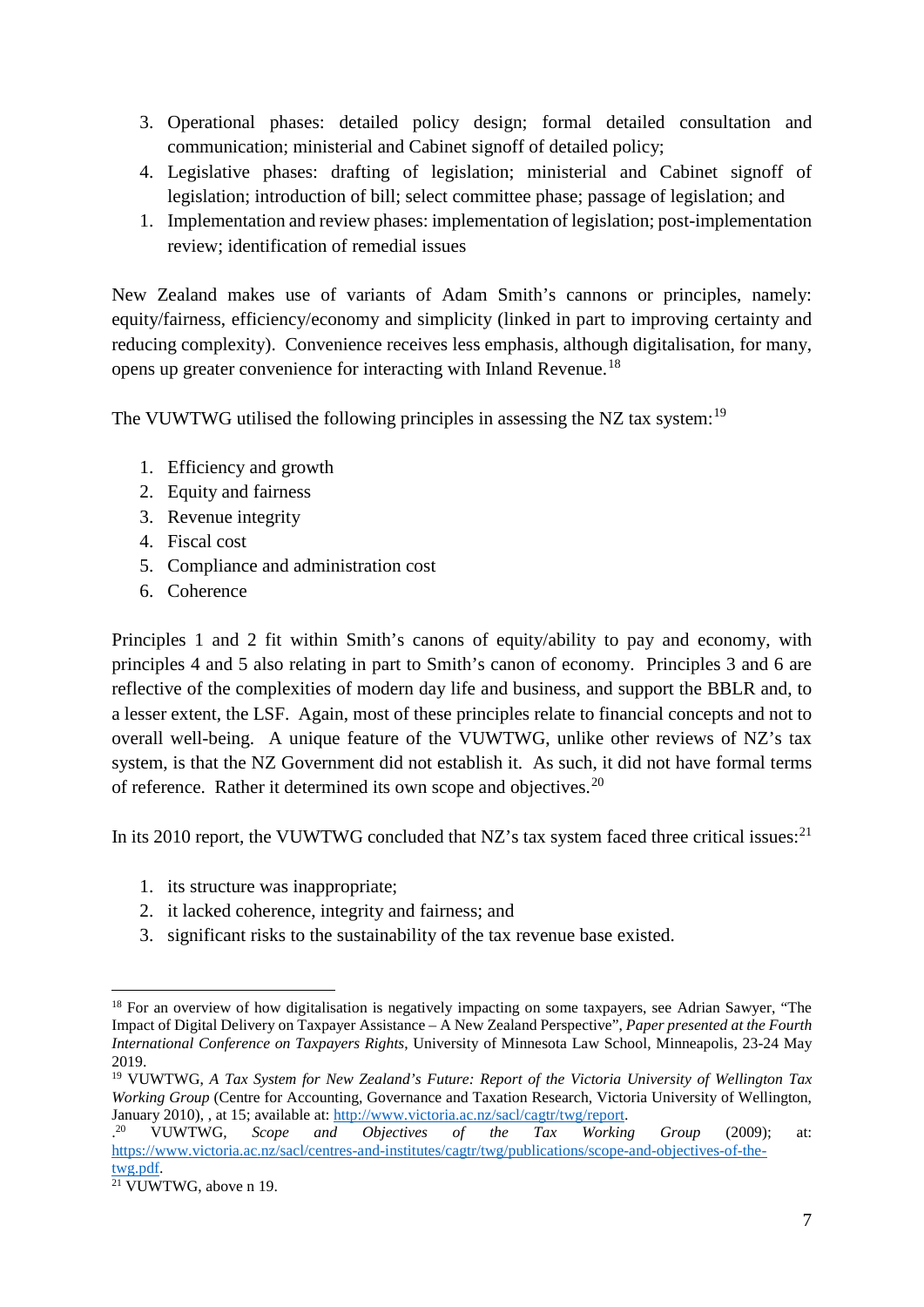The VUWTWG established six principles for reform (overall coherence of the system; efficiency and growth; equity and fairness; revenue integrity; fiscal cost; and compliance and administration costs). It also made a number of significant recommendations for reform, including significant changes to tax rates, structures and bases. The VUWTWG referred its recommendations to the NZ Government for its consideration.

At this point the 'success' of the VUWTWG becomes clearer in terms of shaping government tax policy adopting traditional tax principles. In its Budget 2010, delivered on May 20, the NZ Government announced a major overhaul of the NZ tax system, adopting many of the recommendations of the TWG.<sup>[22](#page-7-0)</sup> Specifically the NZ Government determined it would:

- 1. lower the top marginal tax rates for individuals (to 33%) and Portfolio Investment Entities (PIEs) (to 28%);
- 2. lower the rate for companies to 28%;
- 3. increase the Goods and Services Tax (GST) rate from 12.5 to 15%;
- 4. remove depreciation from buildings for tax purposes; and
- 5. make changes to the taxation of closely held companies, amongst others.

Overall, these changes represented a rebalancing of the tax burden, effectively shifting more away from wealthier taxpayers to middle to lower income taxpayers (especially with the impact of the increase in GST). In one respect, the broad-based GST reflects horizontal equity, but does not address vertical equity (as measured by ability to pay) or the regressive impact it has. This traditional approach in NZ does not directly consider the impact of the changes on overall wellbeing. That said adjustment made to tax expenditures and welfare entitlements reduced the impact of the GST increase on lower income earners.<sup>[23](#page-7-1)</sup>

In a speech from the then Secretary to the Treasury, John Whitehead, in 2010, the first signs of a wider consideration of tax policy to including some form of living standards is evident. Whitehead, prior to making his concluding observations, states:<sup>[24](#page-7-2)</sup>

Let me suggest two tests which might help you consider whether tax changes are a step in the right direction. First, there's what economists call 'horizontal equity'. Put broadly, and recognising that nothing is perfect in this world, *the question is whether the tax reforms lead in a direction towards people in similar circumstances, on the same income* 

<span id="page-7-0"></span><sup>&</sup>lt;sup>22</sup> For details of the New Zealand Budget 2010 announcements see: [http://www.treasury.govt.nz/budget/2010.](http://www.treasury.govt.nz/budget/2010) See also Adrian Sawyer, "2010 Budget Brings Biggest Tax Changes in 25 Years" (2010) 58 *Tax Notes International,* (June 7) 790-793.

<span id="page-7-1"></span><sup>&</sup>lt;sup>23</sup> For further discussion on the VUWTWG's impact, see Adrian Sawyer, "Moving on from the Tax Legislation Rewrite Projects: A Comparison of New Zealand Tax Working Group/Generic Tax Policy Process and the United Kingdom Office of Tax Simplification", [2013] *British Tax Review*, No 3, 321-344. See also Robert Buckle, Are there any foundations for successful tax reform? Presentation to the MCA Biennial Tax Conference, Perth, (19- 20 **120 March** 2019); available at:

<span id="page-7-2"></span>[https://www.researchgate.net/publication/334281794\\_Are\\_there\\_any\\_foundations\\_for\\_successful\\_tax\\_reform.](https://www.researchgate.net/publication/334281794_Are_there_any_foundations_for_successful_tax_reform) <sup>24</sup> John Whitehead, "Raising Living Standards: The Role of Tax Policy", Speech delivered by John Whitehead, Secretary to the Treasury AGM of the New Zealand Institute of Managers (31 March); available at: <https://treasury.govt.nz/publications/speech/raising-living-standards-role-tax-policy> (emphasis added).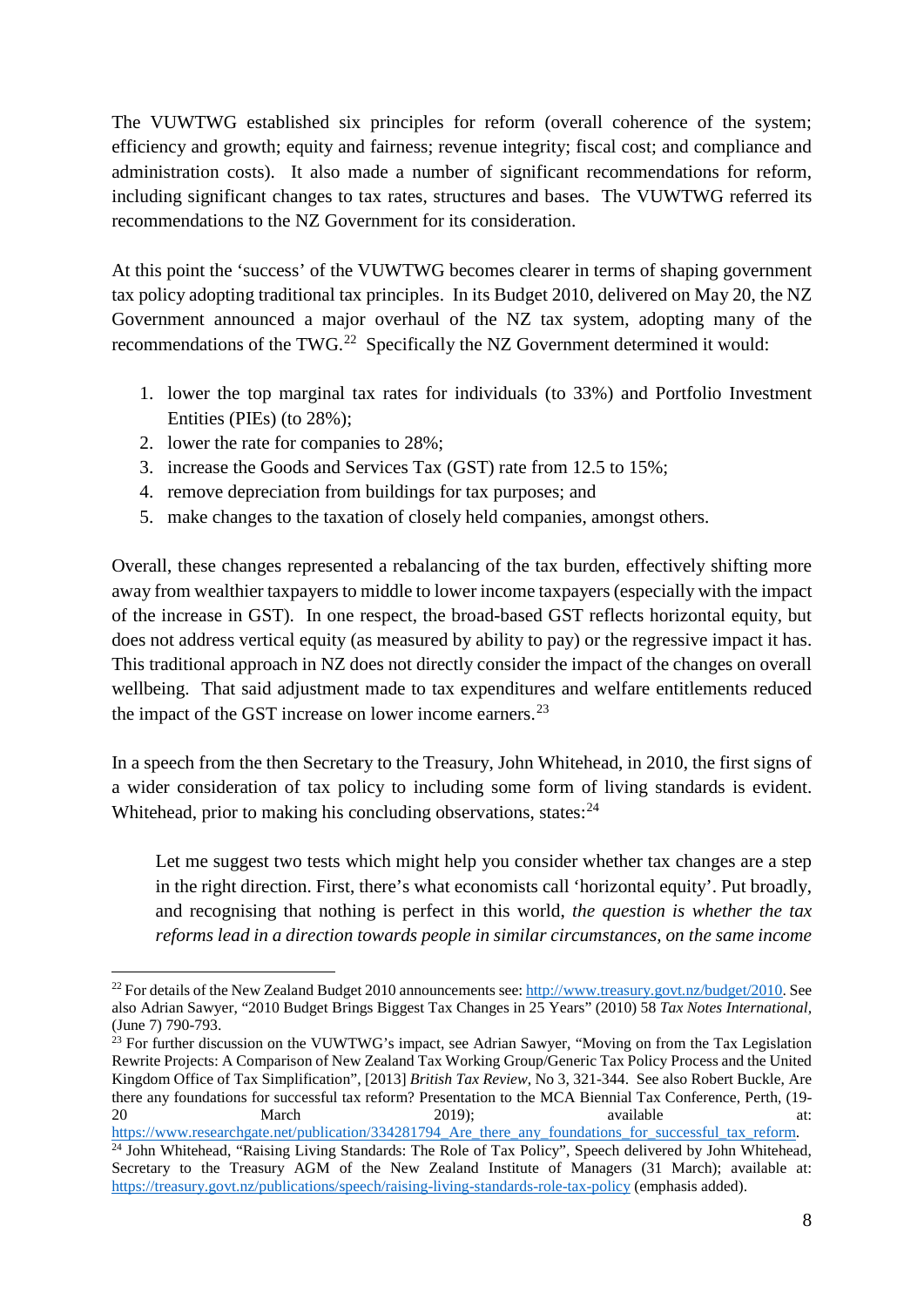*(whatever the source), paying the same amount of tax*. The second test is one of 'vertical equity', and recognises ability to pay. Given similar circumstances, we might expect people on higher incomes to pay more income tax than those on lower incomes*. This test is then around the extent to which any reform begins the process of addressing the situation where the opposite applies and the burden, in reality, falls disproportionately on those with less resources*.

There is a third test, perhaps more controversial, but one attractive to many economists because it may *help to raise the overall standard of living – reducing absolute poverty* – even if relative positions may end up more dispersed. This test would look at the *opportunity and incentives the tax system provides people to help themselves by saving, or acquiring higher and better-paying skills, or just by shifting their leisure/work time balance*."

Whitehead concludes by reinforcing that five key objectives need balancing, namely: efficiency and growth; equity; fiscal integrity; compliance and administration; and revenue raising.<sup>[25](#page-8-0)</sup> Continued support for the BBLR appears in a speech given by the outgoing Secretary to the Treasury, Gabriel Makhlouf in 2016.<sup>26</sup> Makhlouf comments:

"The *stability and certainty that the BBLR approach provides is extremely valuable, along with the Generic Tax Policy Process*. One does not need to look very hard for examples of where uncertainty in other countries' tax systems has contributed to poor economic performance and even economic, and sometimes political, disruption. In *assessing tax policies against the BBLR approach, we use the principles in the Living Standards Framework* …

For example, we think about the impact of tax policies:

- on growth, and how tax rates affect people's decisions to work, save or invest or how to ensure our tax regime is competitive and makes it easy for international firms to invest
- on equity, and the redistributive effects of the system
- on cohesion, and how we ensure that everyone pays their fair share and people don't restructure their affairs in order that others bear their share
- on resilience, and how tax can act as an automatic stabiliser in the economy, and
- on sustainability, to ensure we continue to raise sufficient revenue.

We *also consider other important principles beyond the Living Standards Framework, such as simplicity, integrity and the costs of administration*, for both taxpayers and the government."

<span id="page-8-0"></span> $25$  Ibid.

<span id="page-8-1"></span><sup>&</sup>lt;sup>26</sup> Gabriel Makhlouf, "Securing New Zealand's Prosperity: The Economy, Living Standards and Tax", Speech delivered by Gabriel Makhlouf, Secretary to the Treasury Chartered Accountants Australia/ New Zealand 2016 Tax Conference (17 November); available at: [https://treasury.govt.nz/publications/speech/securing-new](https://treasury.govt.nz/publications/speech/securing-new-zealand%E2%80%99s-prosperity-economy-living-standards-and-tax)[zealand%E2%80%99s-prosperity-economy-living-standards-and-tax](https://treasury.govt.nz/publications/speech/securing-new-zealand%E2%80%99s-prosperity-economy-living-standards-and-tax) (emphasis added).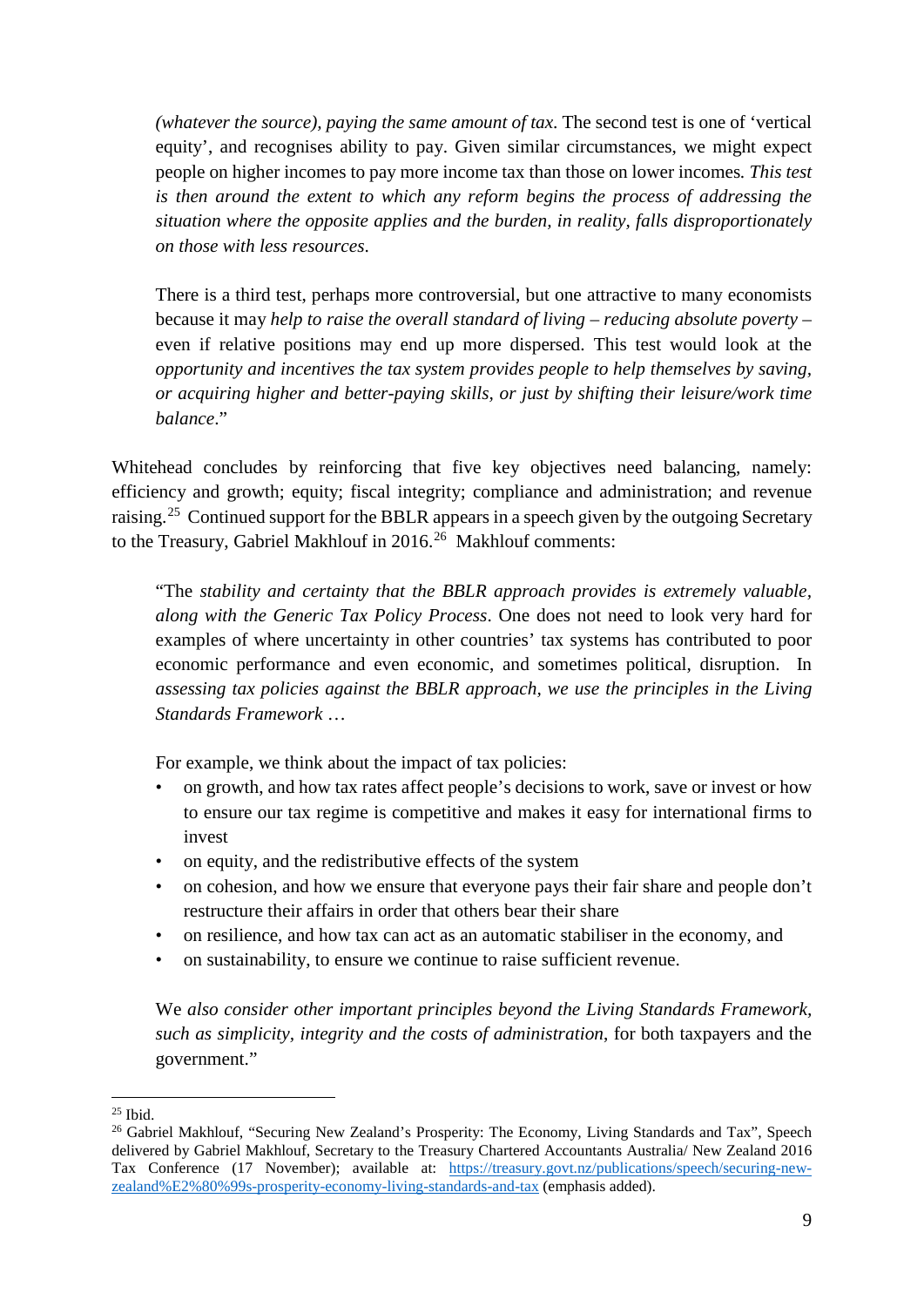Makhlouf also states that Inland Revenue's Business Transformation (BT - the transformation of the tax administration system) "… as one of the most significant investments the Government is undertaking."<sup>[27](#page-9-0)</sup> Most recently, Makhlouf comments in his speech to the International Fiscal Association (IFA) Conference in Queenstown (NZ) in March 2019:<sup>[28](#page-9-1)</sup>

"*Tax, as a source of revenue for the public services that underpin our standard of living, is essentially about our collective wellbeing*: our health, education, security, welfare, and environment, amongst others. *The tax system* – and to be clear, when I talk about a 'tax system', I include policy design, legislative provisions and their administration – *is an important enabler of wellbeing and living standards*."

Later Makhlouf states:<sup>[29](#page-9-2)</sup>

"… [T]he *LSF offers the opportunity of a paradigm shift in public policy-making as a whole and not just in improving the Treasury's own capability.* We are aligning our stewardship of the public finance system with an intergenerational wellbeing approach and, in turn, the LSF can support government agencies become more cohesive, so that public policy on wellbeing, spending, and other government interventions is aligned to improving intergenerational wellbeing. *It also applies to tax*."

Makhlouf once again endorses the BBLR model, emphasising that the GST is the best example of this in operation, and that the GTPP, alongside the BBLR, provide valuable stability and certainty. In relation to the impact of the LSF, Makhlouf offers his personal view:  $30$ 

"In my view, *both can also be complemented by the LSF as it encourages us to think more broadly about the impacts of change, and helps us to identify opportunities where tax can play a positive role in enhancing wellbeing*.

In *assessing tax policies against the BBLR approach, we already use principles in the LSF*. For example, we think about the impact of tax policies on equity (and the redistributive effects of the system), on cohesion (and how we ensure that everyone pays their fair share and people don't restructure their affairs in order that others have to pick up the load) and on resilience (and how tax can act as an automatic stabiliser in the economy).

Both the Treasury and Inland Revenue are committed to the tax policy process we have in place. Both of us share strong and fairly conventional tax policy frameworks: in short,

<span id="page-9-0"></span> <sup>27</sup> Ibid. See also Adrian Sawyer, "Digitalisation of Tax: Recent International Developments", *Presentation to Singapore Management University – TA Research Centre*, 17 April 2019, Singapore.

<span id="page-9-1"></span><sup>&</sup>lt;sup>28</sup> Gabriel Makhlouf, "Tax and the Living Standards Framework", Speech to the International Fiscal Association, Queenstown (1 March 2019), available at: [https://treasury.govt.nz/publications/speech/tax-and-living-standards](https://treasury.govt.nz/publications/speech/tax-and-living-standards-framework)[framework](https://treasury.govt.nz/publications/speech/tax-and-living-standards-framework) (emphasis added).

<span id="page-9-2"></span><sup>29</sup> Ibid (emphasis added).

<span id="page-9-3"></span><sup>30</sup> Ibid (emphasis added).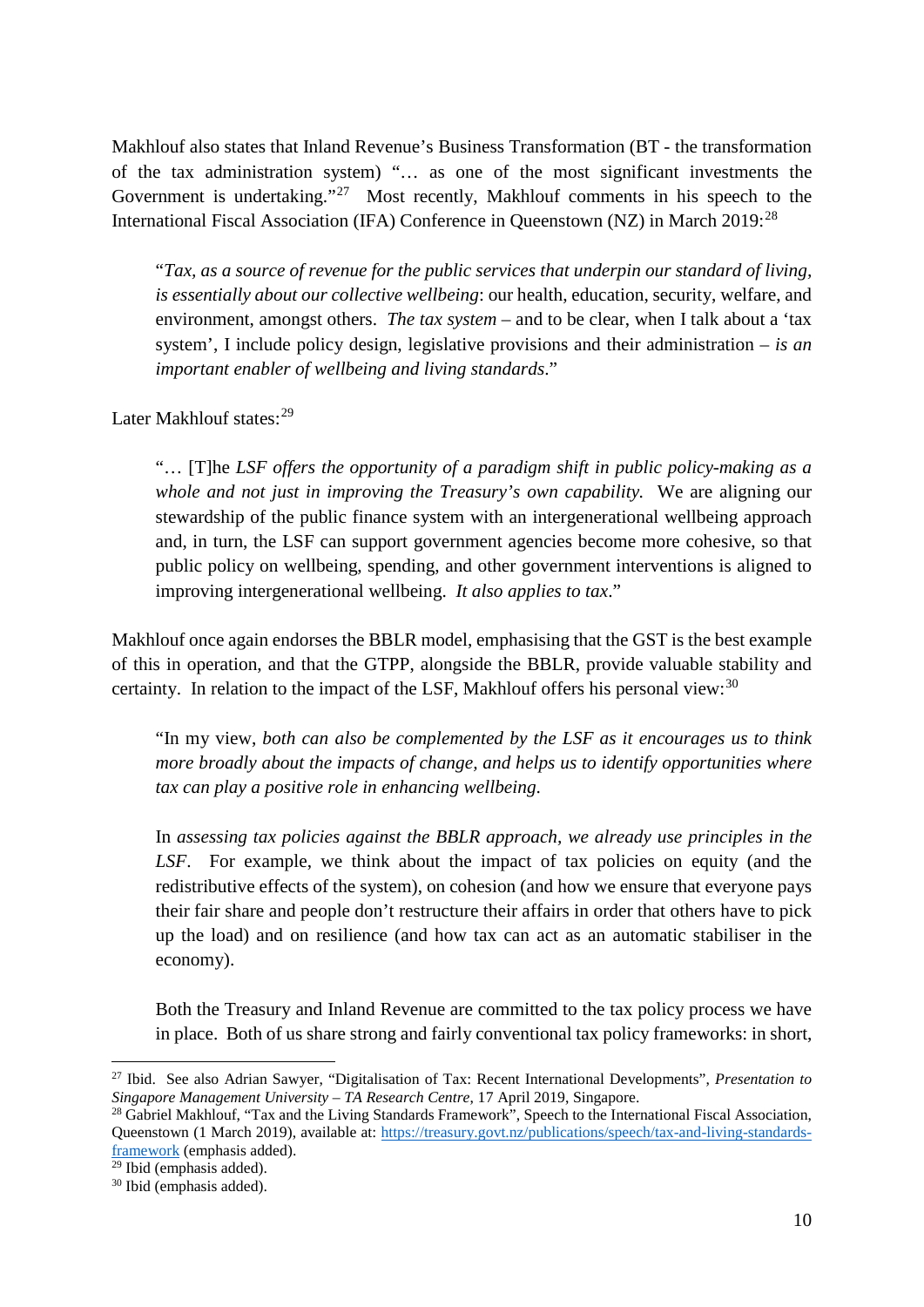our *common view is that taxes should distort behaviour as little as possible while achieving revenue objectives and contributing appropriately to wider policy goals. The challenge is to identify those wider policy goals where tax can make a positive contribution and not introduce damaging distortions*."

In all this suggests considerable work has been done to enhance the BBLR and GTPP through incorporation of the LSF gradually over a number of years. There is no suggestion that NZ looks to be moving away from the BBLR and use of the GTPP, both of which have proved to be beneficial for NZ's approach to developing tax policy. The LSF suggests both the BBLR and GTPP are in need of some refinement. The paper now turns to evaluate how the LSF has been developed and applied in NZ.

## **4.0 APPLICATION OF THE LIVING STANDARDS FRAMEWORK IN NEW ZEALAND**

## **4.1 The Treasury's LSF and Well-being generally**

Running alongside the 2017-2019 TWG's review of the NZ tax system, the NZ Treasury had been refining its framework for assessing well-being, the LSF, in NZ. Before reviewing the TWG's work, it is important to outline the work of the NZ Treasury on developing the LSF. The LSF is to be a crucial component of future fiscal budgeting by the NZ Government such that the focus of the annual Budget is to extend beyond economic and fiscal policy. The LSF will inform the NZ Government's investment priorities and funding decisions. In order to meet these priorities and decisions, changes to the tax base and rates could arise.

However, any changes must be in accordance with the Public Finance Act 1989 (PFA). Essentially the PFA provides the legal framework for the financial management system of the NZ Government. Specifically it controls the financial activity of the NZ Government and the manner in which the NZ Parliament oversees the Executive's expenditure of public money. The PFA provides the basis for the appropriation and management of public resources. It also prescribes the reporting requirements for the Crown, government departments, and Crown entities.

The current NZ Coalition Government introduced amendments to the PFA to enable extension of the measurement of NZ's success against social, cultural and environmental indicators, not just economic measures such as GDP growth. These measures guide budget decisions with effect from Budget  $2019$ .<sup>[31](#page-10-0)</sup> The proposed well-being approach is as follows:

<span id="page-10-0"></span> <sup>31</sup> See the initial proposals in a Treasury discussion document: NZ Treasury, *Embedding wellbeing in the Public Finance Act 1989* (NZ Government, September 2018).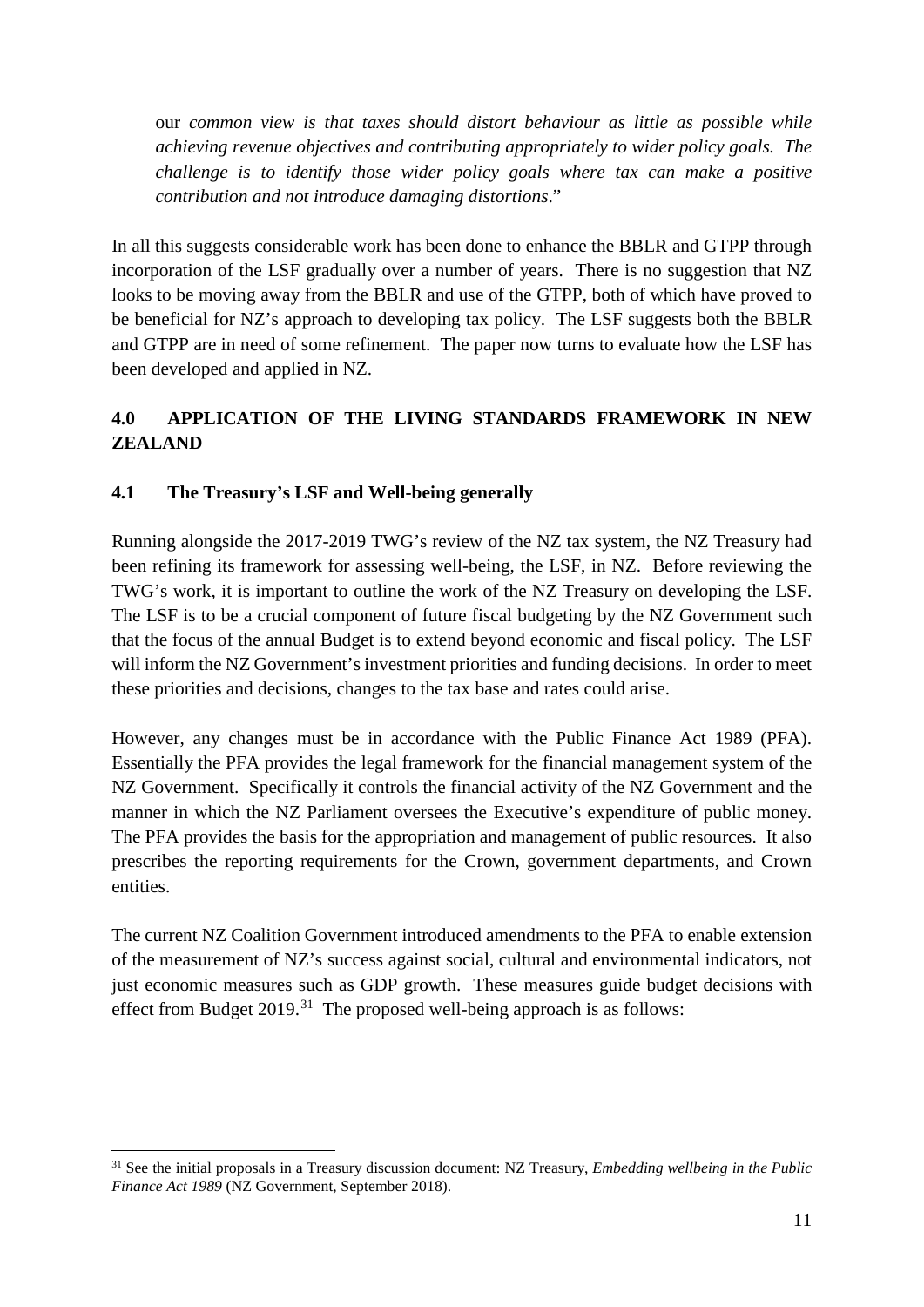

### **Figure 2: Using a well-being approach to improve strategic decision-making[32](#page-11-0)**

Thus, the NZ Treasury's LSF is a tool designed to assist and enable sustainable intergenerational well-being to reside at the centre of its policy advice, government expenditure and long-term management of NZ's asset stocks (natural, social, human and financial/physical). Statistics New Zealand is developing Indicators Aotearoa New Zealand as a multiple data source for measuring wellbeing, initially at the national level, to align with the LSF.

Weijers and Morrison observe with respect to the LSF:<sup>[33](#page-11-1)</sup>

"The process outlined above started over a decade ago…. In 2011 the New Zealand Treasury published its Living Standards Framework as part of an international drive to develop at least conceptual wellbeing frameworks for policy. But Treasury went further still by developing the Living Standards Tool (Treasury, 2014) to aid in policy evaluation."

<span id="page-11-1"></span><span id="page-11-0"></span> $32$  Ibid.<br> $33$  Dan Weijers and Philip S Morrison, "Wellbeing and Public Policy: Can New Zealand be a leading light for the 'wellbeing approach'?" (2018) 14(4) *Policy Quarterly* 3, at 6. See also NZ Treasury, *Working towards Higher Living Standards for New Zealanders*, (Wellington: New Zealand Treasury, 2011), [http://www.treasury/govt.nz/publications/research-policy/tp/higherlivingstandards/tphlsmay11.pdf.](http://www.treasury/govt.nz/publications/research-policy/tp/higherlivingstandards/tphlsmay11.pdf) NZ Treasury, *Living Standards: the heart of our policy advice*, (Wellington: New Zealand Treasury, 2014), [https://treasury.govt.nz/sites/default/files/2017-12/sp-livingstandards-advice-oct14.pdf.](https://treasury.govt.nz/sites/default/files/2017-12/sp-livingstandards-advice-oct14.pdf)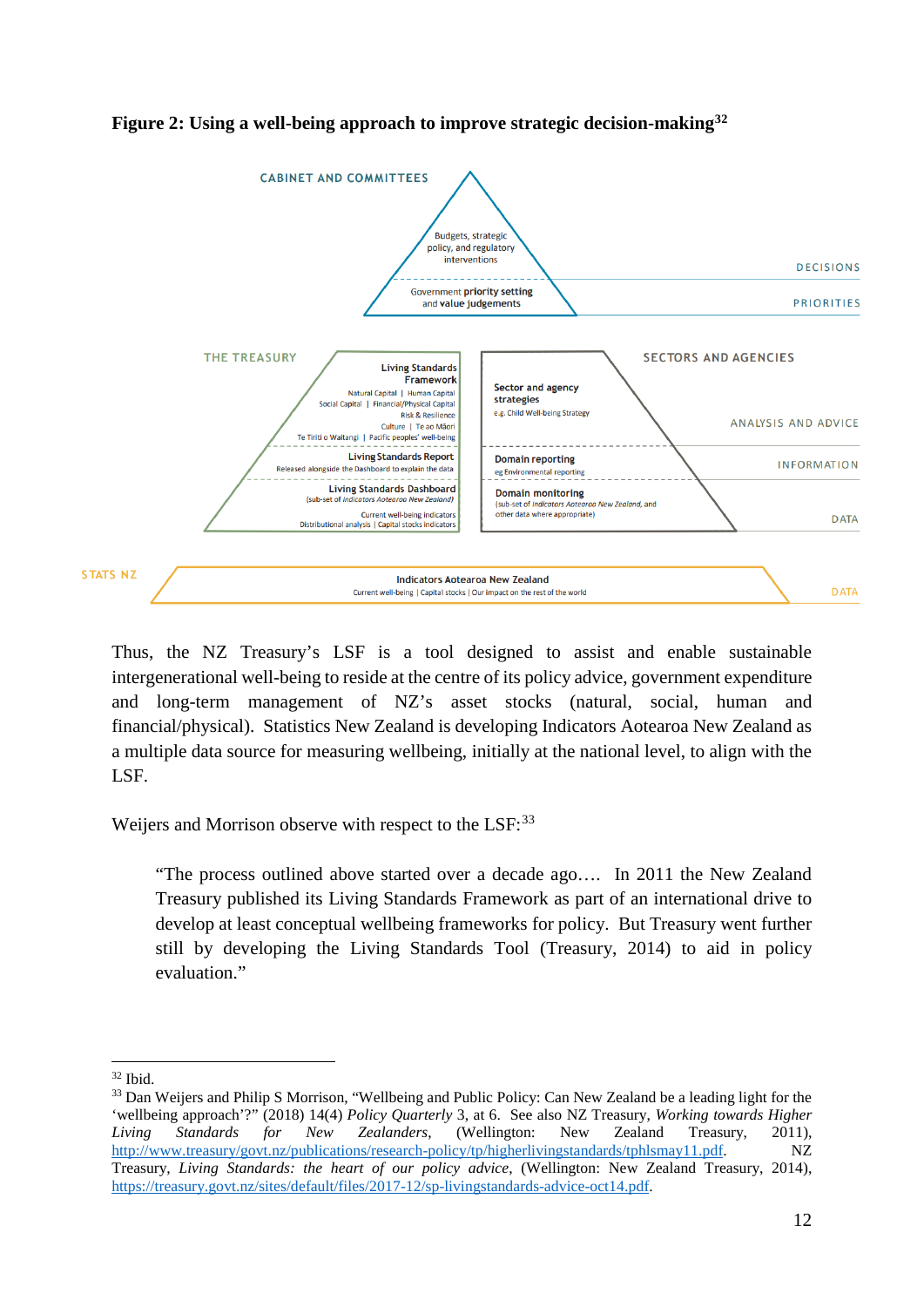Weijers and Morrison conclude: [34](#page-12-0)

"All told, even though New Zealand is one of a few countries leading the field, *a range of challenges stand in the way of New Zealand becoming a leading light in the wellbeing approach to public policy*. Most notable is the *conceptual challenge of creating a policyapt model of wellbeing*, one that works at the individual, community and national level. …

There also remains the complex, conceptual and technical challenge of turning available data on wellbeing into policy-relevant information."

The LSF contains data measures across twelve areas, including health, housing, safety, and social connections, which are in most cases internationally comparable, a crucial aspect of the framework. It shows the current and future wellbeing of New Zealanders broken by their ethnicity, age, gender, region, family time and deprivation area over time. Expanding upon the information in Figure 2, the NZ Treasury's LSF is as follows:<sup>[35](#page-12-1)</sup>





<span id="page-12-0"></span> <sup>34</sup> Weijers and Morrison, above n 33, at 10 (emphasis added).

<span id="page-12-1"></span><sup>35</sup> NZ Treasury, above n 2, at 4. See: [https://treasury.govt.nz/sites/default/files/2018-12/lsf-background-future](https://treasury.govt.nz/sites/default/files/2018-12/lsf-background-future-work.pdf)[work.pdf.](https://treasury.govt.nz/sites/default/files/2018-12/lsf-background-future-work.pdf) See also TWG Secretariat material provided to the TWG.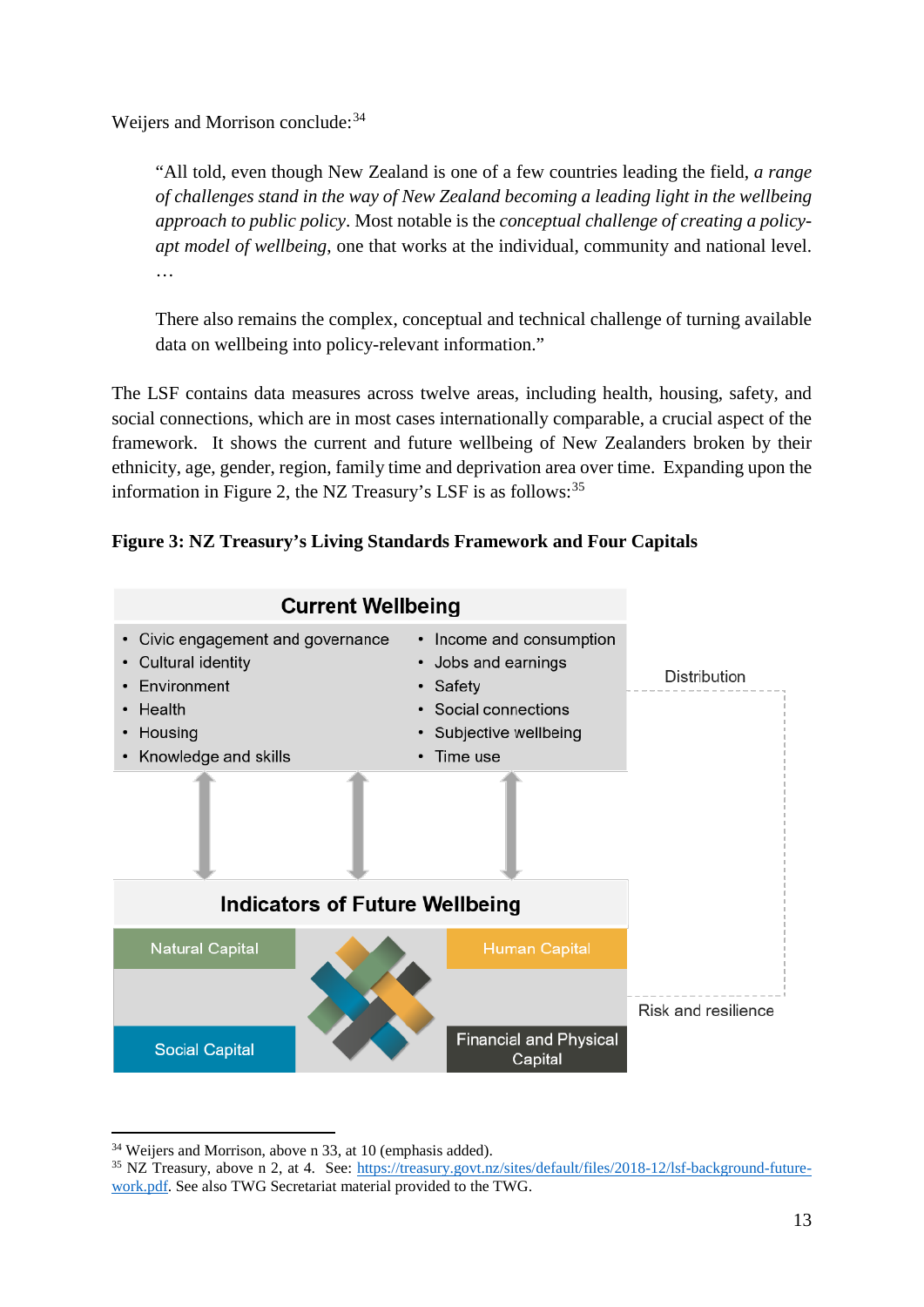**Figure 3: Continued**



As is readily discernible from Figure 3, this framework extends well beyond financial matters in assessing the well-being of New Zealanders. However, it is important to recognise that the principles of tax policy design that are traditionally used are not set to one side under the LSF. Rather, integration of these new perspectives provides a more comprehensive evaluation of tax systems and tax policies within the LSF. This wider perspective is not new; debate has continued for several decades between economists and social scientists of the factors and metrics that government should be measuring to demonstrate success and improvements in society.<sup>36</sup>

Well-being has been included within the NZ Local Government Act 2002 (LGA). The LGA provides "… for local authorities to play a broad role in promoting the social, economic, environmental, and cultural well-being of their communities, taking a sustainable development approach". The previous National-led Government removed this provision when it took office in 2008. With the new Labour-led Government in 2017, this provision has recently been reinserted. This highlights the 'politicised' nature of wellbeing in NZ.

Grimes observes that many local councils adopted programmes to promote aspects of well-being even without the legislative requirement to do so.<sup>[37](#page-13-1)</sup> Grimes observes that:<sup>[38](#page-13-2)</sup>

"The Living Standards Framework domains are akin (but not identical) to Amartya Sen's 'capabilities' that contribute to well-being (Sen, 1999). The capitals (physical and financial; human; social; natural) represent resources available to support the well-being of future generations."

<span id="page-13-0"></span><sup>&</sup>lt;sup>36</sup> Further examples of the development of the LSF by the NZ Treasury appear in the Appendix to this paper (see Figure 5 and Figure 6).

<span id="page-13-1"></span><sup>37</sup> Arthur Grimes, "Well-being at the Local Level" (2019) 15(2) *Policy Quarterly* 44, at 46.

<span id="page-13-2"></span><sup>38</sup> Ibid, at 45. See also Amartya Sen, *Development as Freedom*, (New York: Anchor Books, 1999).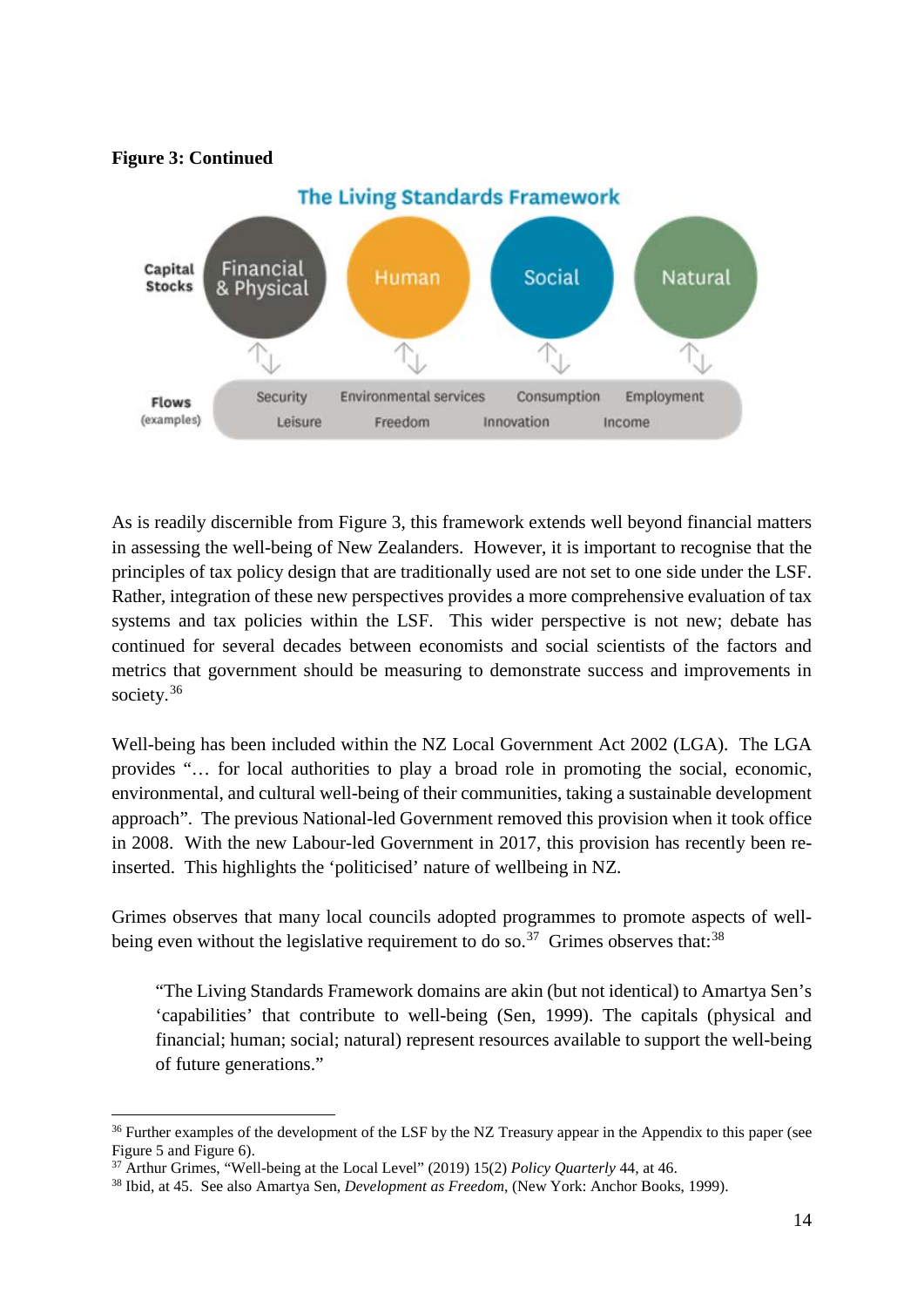Grimes continues:[39](#page-14-0)

"Perhaps the greatest implementation challenge highlighted by practitioners is the *change in mindsets and behaviours required of both local politicians and local council officials*. These changes include a shift to incorporating minority voices into decisionmaking (e.g. through inclusion local iwi representatives on decision-making bodies). They also include a shift to according equal status to social, environmental and cultural well-being to that traditionally accorded to economic well-being. At the political level, this has the added complication of taking local voters along with the requisite changes."

While Grimes is evaluating well-being at a local government level, the issues that arise are equally relevant at the national level (and arguably more poignant). This change in focus is even more relevant to implementing well-being at the country level.

Returning to moves to advance the LSF and well-being at the national level, Humpage observes that $\cdot^{40}$  $\cdot^{40}$  $\cdot^{40}$ 

"The Labour–New Zealand First government has since commissioned independent research to develop a dashboard of intergenerational well-being that measures these forms of capital. The research concluded that a *minimum of twenty-one (but possibly more than forty) indicators were required* to cover wide-ranging issues such as health, housing, jobs and earnings, safety, and environmental quality. To *ensure that the findings are internationally comparable, other indicators may also be needed*, while distributional issues will require breakdowns by age, sex, ethnicity and so on. …

More worryingly, *many business leaders support the shift away from focusing only on financial performance, suggesting that they feel reassured that not much will change*."

Conal Smith provides a critical analysis of Treasury's *Living Standards Dashboard* in his report with respect to intergenerational well-being.<sup>[41](#page-14-2)</sup> This analysis follows the 2017 'refresh' of the LSF to improve its usefulness in supporting the NZ Treasury's policy advice and medium-term strategy. This refresh also sought to bring the LSF more closely into line with international practice by reflecting recent developments in the economics of wellbeing. In moving forward, the report's author seeks: $42$ 

- 1. *For NZ Treasury*:
	- A response
	- A clear visual statement of the LSF

<span id="page-14-1"></span><span id="page-14-0"></span><sup>&</sup>lt;sup>39</sup> Grimes, above n 37, at 47-48 (emphasis added).<br><sup>40</sup> Louise Humpage, "Ideas from Across the Ditch" (2019) *Arena Journal* No 51/52, at 20, at 21 (emphasis added). <sup>41</sup> Conal Smith, "Treasury Living Standards Dashboard: Monitoring Intergenerational Wellbeing" *Kōtātā Insight* 

<span id="page-14-2"></span>*<sup>(</sup>Behavioural Economic & Social Analysis)* (June 2018). 42 Ibid, at 42-44.

<span id="page-14-3"></span>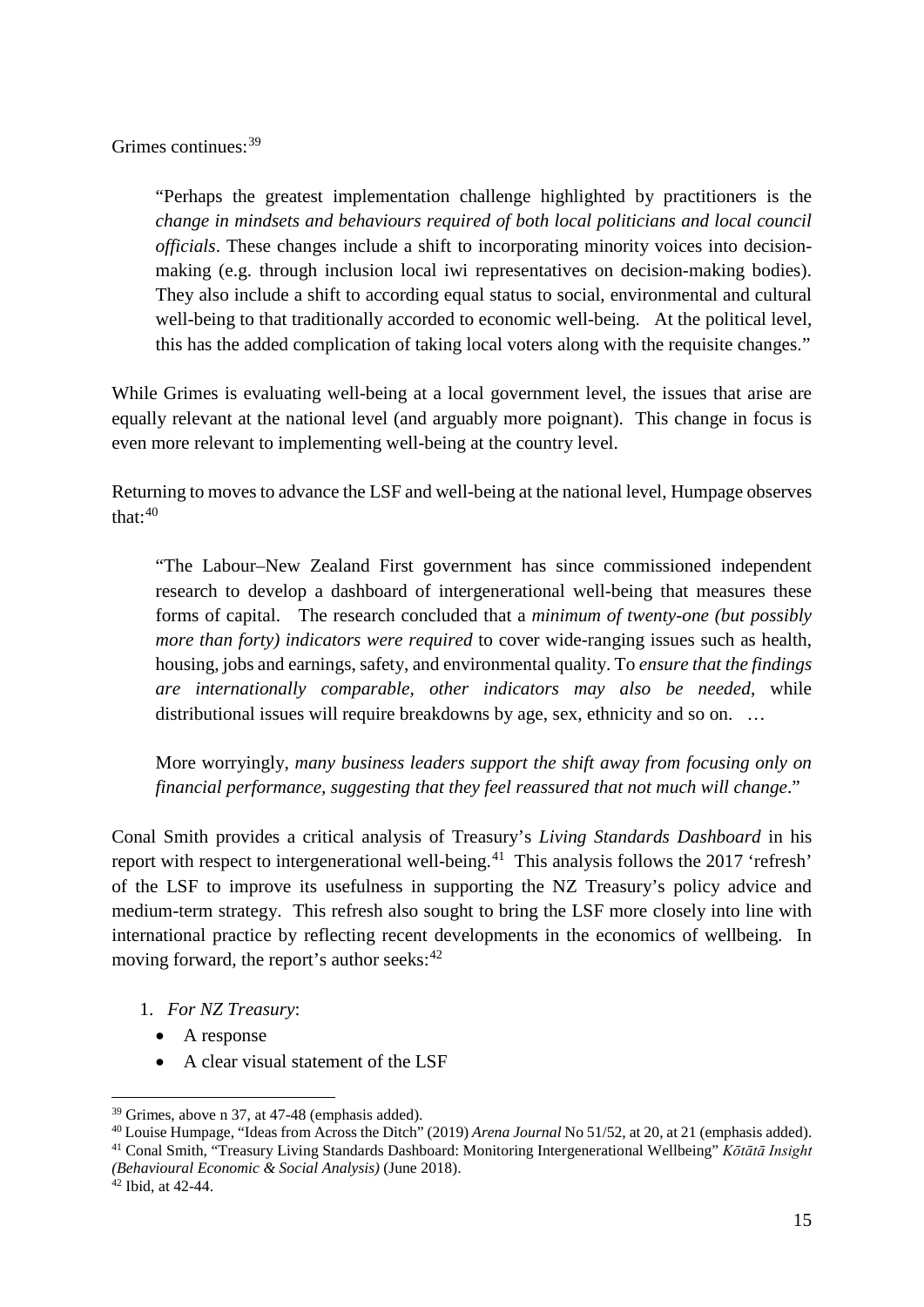- A review of the LS dashboard
- Revising the 'physical and financial capital' domain to 'produced capital'
- Support the development of an evidence base on the impacts of specific policy initiatives on wellbeing
- Revise NZ Treasury's advice on cost-benefit analysis
- *2. For Statistics NZ*
	- Commence systematic reporting on the elements of intergenerational wellbeing
	- Consider the size and frequency of the NZ General Social Survey
	- Include time use data for several indicators in the LSF

Other suggestions offered in Conal Smith's report include greater productivity analysis, and ongoing development of the LSF. Thus, NZ's approach to well-being policy would seem to rest on two main pillars: a conceptual framework that is founded on the Treasury's LSF, and a robust set of indicators produced in large part by Statistics New Zealand as part of its Indicators Aotearoa New Zealand project.<sup>43</sup> With the LSF and associated indicators yet to be finalised, it is difficult to fully assess their impact at this time.

## **4.2 Tax Working Group (2017-2019)**

To the best of the current writer's knowledge, the 2017-2019 Tax Working Group Te Awheawhe Tāke (the TWG) is the first significant instance of adoption of the wider LSF in reviewing the appropriateness of an existing tax system. In its *Interim Report* released in September 2018,<sup>[44](#page-15-1)</sup> the TWG indicated that it believed it was important to incorporate a broad conception of well-being and living standards in its review of the NZ tax system. A quick review of the TWG's Terms of Reference indicates a wider perspective of evaluation than with previous tax reviews.[45](#page-15-2) Specifically, the TWG utilised both the LSF and the principles of good tax policy design, but to a limited degree.

The principles of good tax policy design used by the TWG draw upon previous tax reviews, in both NZ and globally. These principles are:  $46$ 

- 1. efficiency,
- 2. equity/fairness,
- 3. revenue integrity,
- 4. fiscal adequacy,
- 5. compliance and administration costs, and

<span id="page-15-0"></span> <sup>43</sup> Statistics New Zealand, *Indicators Aotearoa New Zealand – Ngä Tütohu Aotearoa* (NZ Government, 2018), see [https://www.stats.govt.nz/indicators-and-snapshots/indicators-aotearoa-new-zealand-nga-tutohu-aotearoa/.](https://www.stats.govt.nz/indicators-and-snapshots/indicators-aotearoa-new-zealand-nga-tutohu-aotearoa/) 44 TWG, *Future of Tax: Interim Report* (September 2018), available at:

<span id="page-15-1"></span>[https://taxworkinggroup.govt.nz/resources/future-tax-interim-report.](https://taxworkinggroup.govt.nz/resources/future-tax-interim-report) 45 See TWG, *Terms of Reference* (2017), at [https://taxworkinggroup.govt.nz/resources/terms-reference-tax-](https://taxworkinggroup.govt.nz/resources/terms-reference-tax-working-group)

<span id="page-15-2"></span>[working-group.](https://taxworkinggroup.govt.nz/resources/terms-reference-tax-working-group) 46 Ibid, n 39, at 13. These principles underlie the analysis in the TWG's *Final Report*.

<span id="page-15-3"></span>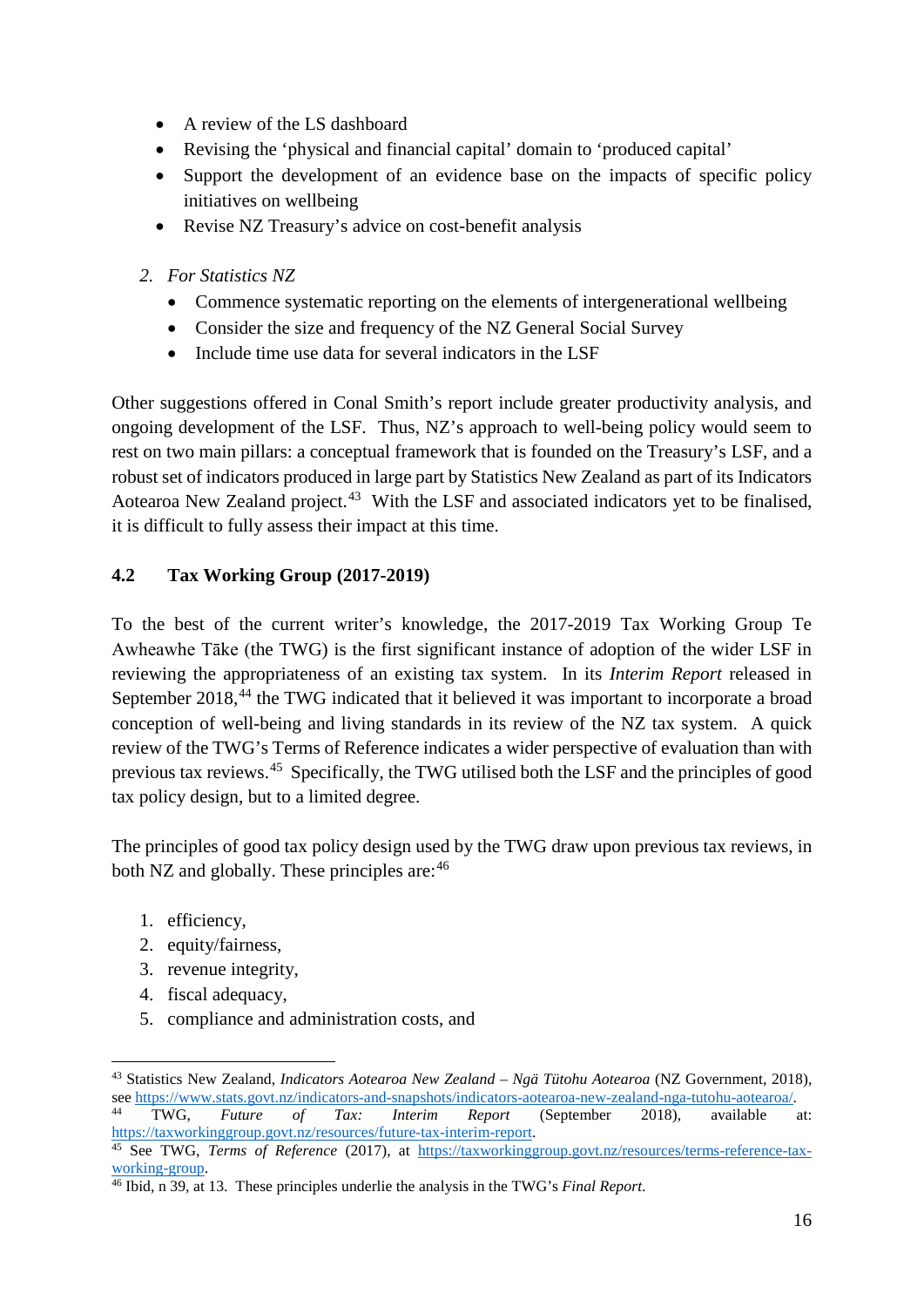6. coherence.

To this list, the TWG used two further principles: predictability and certainty. This means enabling taxpayers to understand clearly their obligations, before those obligations are due. In its *Final Report*, [47](#page-16-0) the TWG restated the frameworks and principles without adding to them. It is clear that both the LSF and the traditional principles (as espoused previously by the Secretary to the Treasury) informed their deliberations, including their assessment of the structure, fairness and balance of the NZ tax system. The TWG states:<sup>[48](#page-16-1)</sup>

"40. Over the past year, the Group has carefully examined the tax system in order to form a view about its overall structure, fairness and balance. Although the tax system has many strengths, the Group has found that the *tax system is not particularly progressive and relies on a relatively narrow range of taxes* (although the taxes that are levied by New Zealand have broad bases).

41. The outcomes generated by the tax system reflect deep structural choices about what is taxed and what is not taxed. Two issues have been particularly prominent in the Group's discussions: *the treatment of capital gains and the treatment of stocks of natural capital*. In the Group's view, *these structural choices have significant impacts on the fairness and balance of the tax system as a whole*."

With respect to fairness, Simonoff argues that the TWG failed to appreciate a wider concept of fairness. She states: [49](#page-16-2)

"Fundamentally, *the agenda of tax fairness is misguided, and we should be deeply sceptical of the principles underpinning it*. No one, since the dawn of civilization, ever wanted their grain taken away from them, and presenting the issue in the moral light of fairness is not going to change that.

The recent Tax Working Group (TWG) report was a classic example of the fairness play. *It was fundamentally aimed at fairness as a concept, and how the system should be reformed to become 'more fair' – that was even part of the title of the report*. But in looking at the treatment of Goods and Services Tax, the TWG had an opportunity to consider fairness of outcome as something that can be achieved through the tax system. …

Put simply, *there is no such thing as a fair tax*. So if we want to accomplish anything in building a better society, we should *focus our efforts on delivering fairer outcomes* and leave the tax collector to their duties, benevolent or not."

<span id="page-16-0"></span><sup>&</sup>lt;sup>47</sup> TWG, above n 6, at  $25-28$ .<br><sup>48</sup> Ibid, at 35 (emphasis added).

<span id="page-16-2"></span><span id="page-16-1"></span><sup>49</sup> Oksana Simonoff, 'We need to completely rethink what 'fairness' means when it comes to tax' (28 May 2019); available at: [https://www.grantthornton.co.nz/insights/we-need-to-completely-rethink-what-fairness-means](https://www.grantthornton.co.nz/insights/we-need-to-completely-rethink-what-fairness-means-when-it-comes-to-tax/)[when-it-comes-to-tax/](https://www.grantthornton.co.nz/insights/we-need-to-completely-rethink-what-fairness-means-when-it-comes-to-tax/) (emphasis added).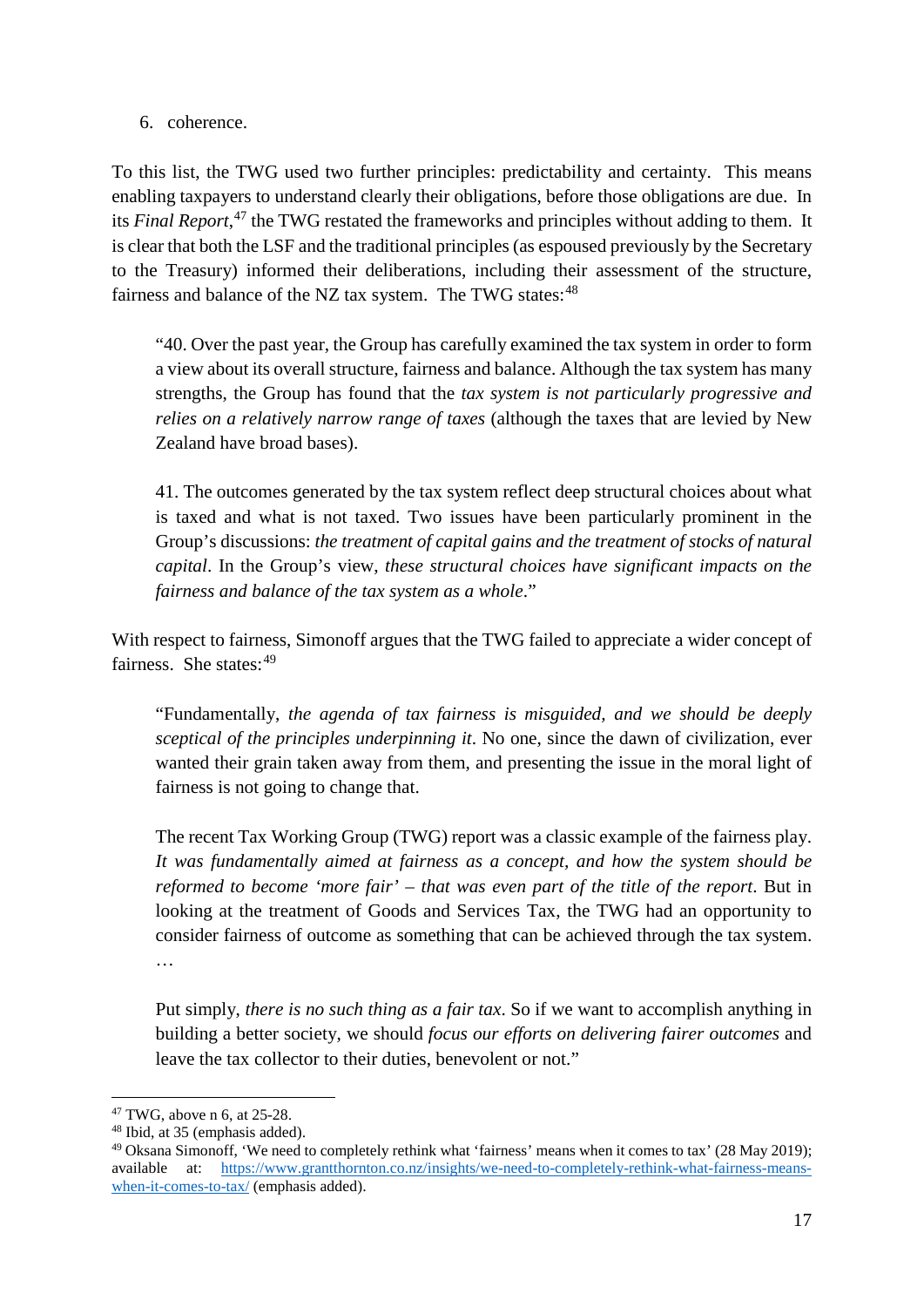In the current writer's view, moves to import 'fairness' directly into the GST should be avoided, lest we see other forms of unfairness emerge and we compromise well-established tax principles. There are many other ways to improve fairness (or more generally well-being), such as through using the tax system combined with the welfare system, and with supplements to family incomes and various tax credits.

Returning to the LSF, this identifies four capital stocks that are crucial to well-being: $50$ 

- 1. financial and physical capital;
- 2. human capital;
- 3. social capital; and
- 4. natural capital.

Well-being depends on the sustainable development and distribution of the four capitals outlined above. That said, relatively little use of the LSF is evident in the TWG's *Final Report*. However, one good example of progress is apparent with respect to incorporating a wider view of evaluating tax policy in relation to ecological and environmental taxes. Chapter Four of the *Final Report* provides an excellent overview of how a much wider perspective to evaluating how the tax system can support enhancement of the environment is possible. It concludes:<sup>[51](#page-17-1)</sup>

"134. The tax system can play a greater role in delivering positive environmental and ecological outcomes in New Zealand. It can help change behaviours and fund transitions towards a more regenerative, circular economy. …

142. *This chapter identifies opportunities for using tax to achieve positive environmental and ecological outcomes*. *Further work is needed to rigorously assess how taxes can complement other environmental policy measures and to work through the design principles identified in this chapter*."

A second area is how Te Ao Māori perspectives can inform the understanding and application of the LSF. At the centre of this framework is the concept of waiora (well-being), which draws upon four tikanga principles: $52$ 

- 1. manaakitanga (care and respect);
- 2. kaitiakitanga (stewardship);
- 3. whanaungatanga (the relationships/connections between us); and
- 4. ōhanga (prosperity).

This framework appears in Figure 4:<sup>[53](#page-17-3)</sup>

<span id="page-17-0"></span> <sup>50</sup> NZ Treasury, above n 2.

<span id="page-17-1"></span><sup>51</sup> Ibid, at 54 (emphasis added).

<span id="page-17-2"></span> $52$  TWG, above n 6, at 25-27.<br> $53$  Ibid, at 27.

<span id="page-17-3"></span>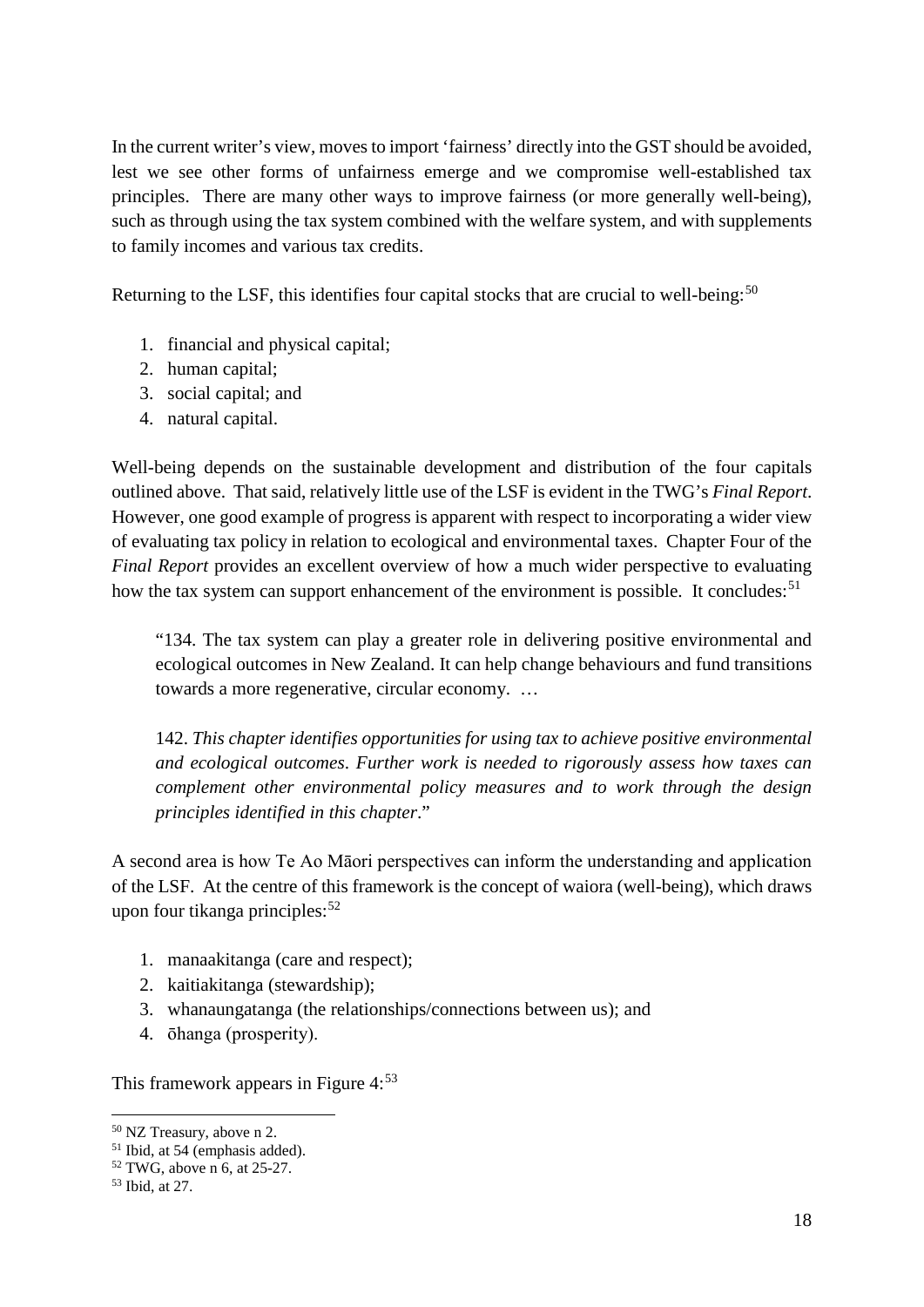### **Figure 4: Te Ao Māori perspectives and the LSF**



Bringing together Te Ao Māori perspectives and the Living Standards Framework

The TWG observed with respect to Te Ao Māori perspectives in its *Final Report*: [54](#page-18-0)

"3. The Group also considers it is *important to bring a broad conception of wellbeing and living standards to its work, including a consideration of Te Ao Māori perspectives on the tax system*. This approach reflects the composition of the Group, which includes members with a diverse range of skills and experience, including from beyond the tax system.

4. As part of this work, the Group has *begun to develop a policy framework that would bring together concepts from Te Ao Māori, the four capitals of the Living Standards Framework, and principles of tax policy design*.

5. This framework – He Ara Waiora – draws upon the concepts of waiora (wellbeing), manaakitanga (care and respect), kaitiakitanga (stewardship/guardianship), whanaungatanga (relationships and connectedness) and ōhanga (prosperity).

6. The Group's work on He Ara Waiora appears to have resonated with many people. In light of this feedback, *discussions have been initiated with the Treasury about how He Ara Waiora could inform the ongoing evolution of the Living Standards Framework*."

<span id="page-18-0"></span><sup>&</sup>lt;sup>54</sup> TWG, above n 44, at 7 (emphasis added).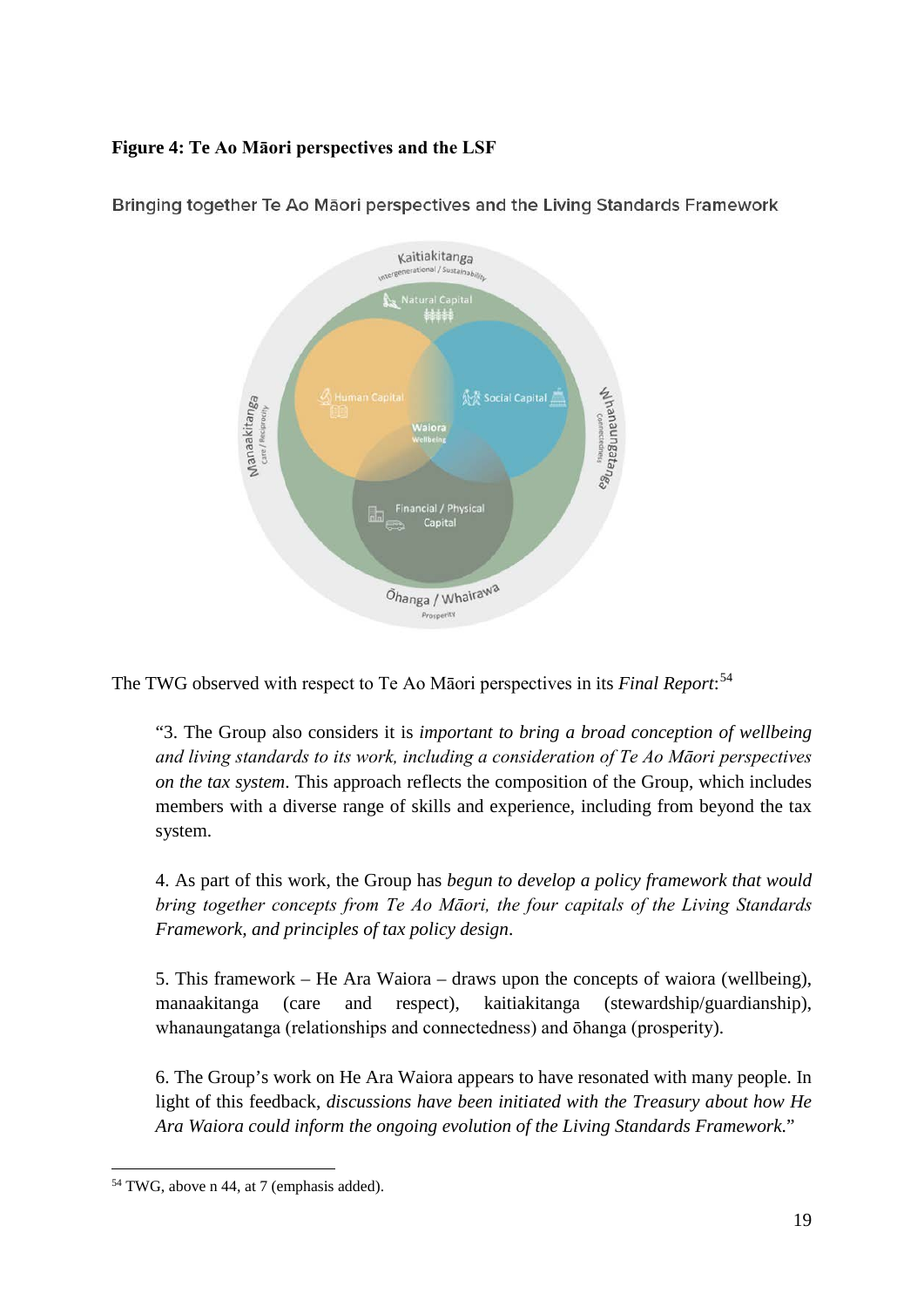As noted above, He Ara Waiora is included in a discussion paper written by the TWG Secretariat released on 20 September 2018.<sup>[55](#page-19-0)</sup> He Ara Waiora provides a prototype framework that integrates the four capital stocks in the LSF with established principles of tax policy design. More research, as well as testing, by the NZ Treasury and Inland Revenue, will advance the LSF in this regard. The TWG also identified the cascading model proposed by Mānuka Henare as a model warranting further investigation, [56](#page-19-1) which the current writer supports.

The outgoing Secretary to the Treasury, Gabriel Makhlouf, in a recent speech concludes with aspiration:[57](#page-19-2)

"Let me draw this speech to a close by touching briefly on the development of He Ara Waiora and the TWG's consideration of te ao Māori perspectives. The *TWG has made an important contribution towards encapsulating a wellbeing framework within this broader world view and the Treasury is now considering how He Ara Waiora could inform the ongoing evolution of our Living Standards Framework*.

*We all have a lot to gain from incorporating te ao Māori into our world view*. We are ambitious for New Zealand and for the intergenerational wellbeing of New Zealanders. *The LSF offers a significant opportunity for both the Treasury and the wider policy community to change the paradigm of public policy-making. This applies to tax as much as it does to health and education and any other policy*."

Scobie and Love comment with respect to a Māori centric framework (in relation to tax policy): [58](#page-19-3)

"The framework is a draft but reports suggest that, while there is broad support for the framework among Māori, *more engagement and implementation is required to turn the good intent of the process into practical and measurable progress*. …

If implemented in a genuine and committed way, the *framework could be world-leading in providing alternatives to reductive dominant development perspectives as well as assist the New Zealand government in meeting its obligations to Māori* through the principles of the Treaty of Waitangi and the United Nations Declaration on the Rights of Indigenous Peoples ('UNDRIP')."

<span id="page-19-0"></span><sup>&</sup>lt;sup>55</sup> TWG Secretariat, *Tikanga Framework: Presentation to the Tax Working Group* (20 September 2019), available at: https://taxworkinggroup.govt.nz/resources/twg-bg-3986058-tikanga-framework.

<span id="page-19-1"></span><sup>&</sup>lt;sup>56</sup> Matthew Scobie and Tyron Love, *The Treaty and the Tax Working Group*, Working Paper, University of Canterbury (June 2019) for further analysis of inclusion of Māori centric frameworks.

<span id="page-19-2"></span><sup>57</sup> Makhlouf, above n 27 (emphasis added).

<span id="page-19-3"></span><sup>58</sup> Scobie and Love, above n 56, at 3 (emphasis added). See also UN General Assembly, *United Nations Declaration on the Rights of Indigenous Peoples: resolution adopted by the General Assembly*, 2 October 2007, A/RES/61/295.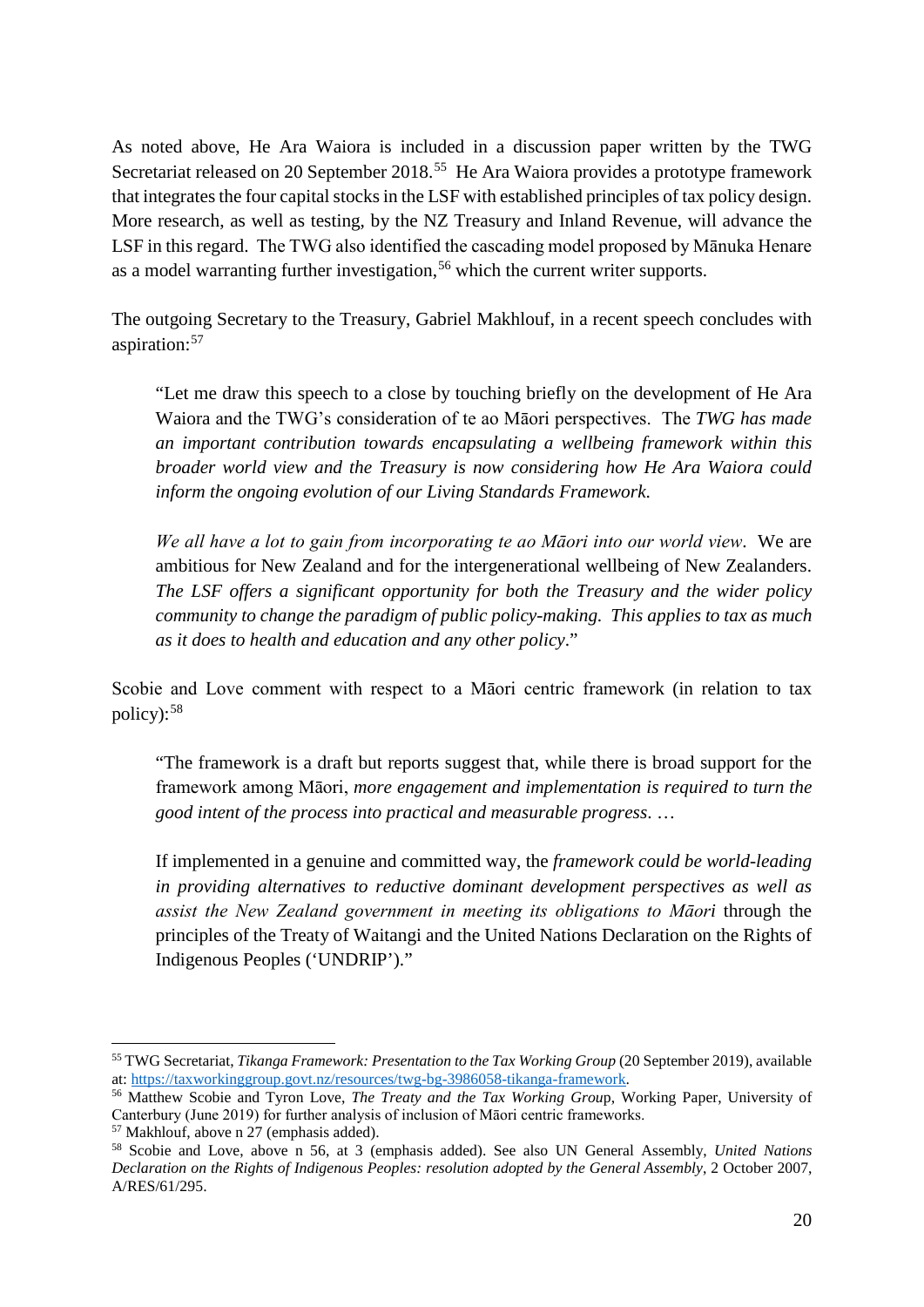In relation to the TWG's analysis of a CGT, Scobie and Love conclude:<sup>[59](#page-20-0)</sup>

"While the benefits are clear that a Māori perspective on the development and implementation of an equitable tax system can have with nuance and time, these benefits require effective communication. *An example of ineffective communication is provided by the failure of the TWG to explain the benefits of a capital gains tax ('CGT'). This failure allowed opponents of CGT to fill the communication vacuum with misinformation*. Further implementation of a Māori worldview in national governance faces similar challenges both from recalcitrant elements that reject well-established Treaty principles, and media and mainstream commentary bias against engagement with alternative perspectives. *Achievement of genuine Government-iwi partnership requires clear and concise strategies that communicate to the public why Māori engagement in developing tax policy is not only an obligation on the Crown under the Treaty, but will result in positive outcomes for all New Zealanders*."

The NZ Government's response to the laid down by Scobie and Love warrants close attention over the coming months. The failure by the major coalition partner, the Labour Party, to convince NZ First Party coalition member to accept further work on a CGT represents a backward step in advancing the LSF. Other relevant papers provided to the TWG during its deliberations includes several reports from the TWG Secretariat. These include a paper on Tax and Fairness, the TWG's Assessment Framework, and an Introduction to Frameworks for Evaluating Tax Reform.<sup>60</sup>

## **4.3 Budget 2019**

New Zealand is the first central government globally to use wellbeing criteria to drive budget decisions. Unlike most government budgets, there was little content in Budget 2019 dealing with taxation directly. This is somewhat of a surprise given that of the 99 recommendations of the TWG, the NZ Government only rejected a handful (including the CGT). To quote a cliché: this may reflect the *calm* before the *storm*.

As part of its overall fiscal strategy, a clear reference to well-being, as reflected in intergenerational fairness, appears in the Budget Policy Statement of December 2018. Specifically it states: $61$ 

<span id="page-20-0"></span> <sup>59</sup> Ibid, at 16 (emphasis added, footnotes excluded).

<span id="page-20-1"></span><sup>&</sup>lt;sup>60</sup> TWG Secretariat, *Tax and Fairness: Background Paper for Session 2 of the Tax Working Group* (May 2018); at: [https://taxworkinggroup.govt.nz/resources/twg-bg-tax-and-fairness;](https://taxworkinggroup.govt.nz/resources/twg-bg-tax-and-fairness) TWG Secretariat, *Tax Working Group Assessment Framework: Decision Paper for Session 3 of the Tax Working Group* (May 2018); at: [https://taxworkinggroup.govt.nz/resources/twg-bg-tax-working-group-assessment-framework;](https://taxworkinggroup.govt.nz/resources/twg-bg-tax-working-group-assessment-framework) and TWG Secretariat, *An Introduction to Frameworks for Evaluating Tax Reform: Discussion Paper for Session 2 of the Tax Working Group* (May 2018); at: https://taxworkinggroup.govt.nz/resources/twg-bg-an-introduction-to-<br>frameworks-for-evaluating-tax-reform.

<span id="page-20-2"></span><sup>&</sup>lt;sup>61</sup> Grant Robertson, *Budget Policy Statement* (13 December 2018), at 24 (emphasis added).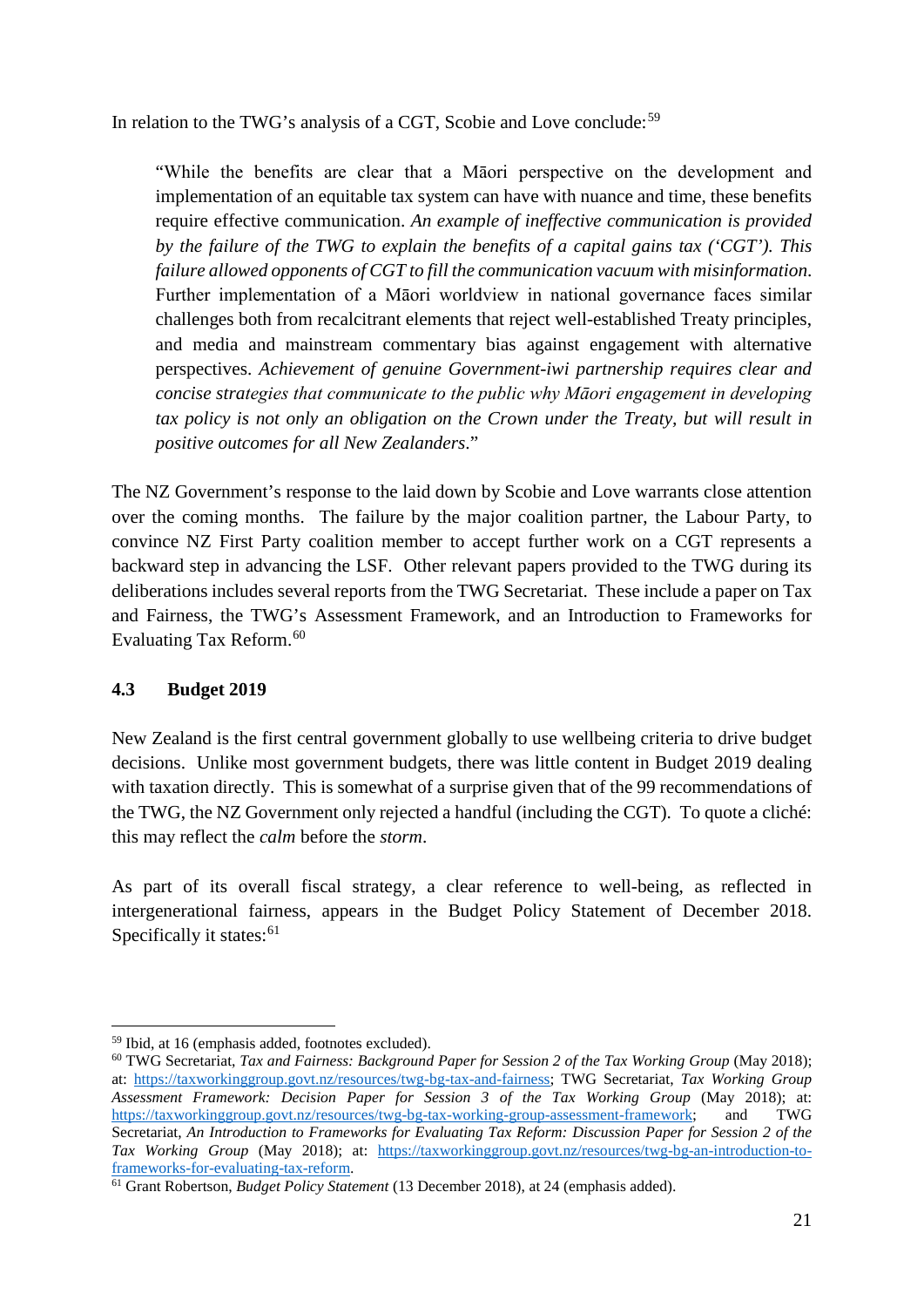## *"***Having a strong fiscal strategy is a pre-requisite to maintaining and improving wellbeing**

*Balancing the Government's revenue and expenses over time helps to ensure intergenerational fairnes*s. Maintaining a sufficient debt buffer allows the Government to respond to negative shocks. …

*The Government will ensure a progressive taxation system that is fair, balanced and promotes the long-term sustainability and productivity of the economy.* The Government believes that we need a better balance in our tax system to support the productive sector and ensure all taxpayers are paying their fair share. *The Tax Working Group is considering whether improvements can be made to the structure, fairness and balance of the tax system*. Final recommendations are due to be provided to the Government in early 2019."

As noted earlier, the NZ Government's response to reject the TWG's recommendation for a CGT, as a major tool to bring about greater fairness, represents a significant lost opportunity. It also raises the issue of whether the NZ Government is fully committed to improving wellbeing through use of the tax system.

Two tax measures appear in pre-Budget announcements: GST on telecommunications, and repeal of racing totaliser duty. The NZ Government proposes to align the GST treatment of telecommunications services with the rules for remote services. This will mean the repeal of special rules applying to telecommunications services in the GST Act. This proposal would change levying of GST on mobile roaming services, such that the GST treatment depends on the residency of the consumer. The 15 percent standard GST rate would apply to outbound roaming services, while inbound mobile roaming services provided to non-residents in New Zealand would no longer be subject to GST. The proposal indicates these changes will apply from 1 October 2020. Phasing out of the racing totaliser duty occurs over a three-year period. The betting levy represents 4% of betting profits, which amounted to \$NZ13.9 million in 2018.

A further tax announcement post-Budget 2019 concerns a digital services tax signalled for implementation in 2020. A discussion document was released exploring options for taxing the digital economy. A 2-3 percent tax on turnover is one of the templates under consideration.<sup>[62](#page-21-0)</sup> The other option is to change the current international income tax rules ("the international tax framework"). This is currently the subject of OECD discussion.<sup>[63](#page-21-1)</sup> The G20 has endorsed work being undertaken by the OECD to address shortcomings in global taxation through two main avenues. The first is a framework that would help resolve questions over when tax ought to be paid, and whether it collection occur where buyers or sellers are located. The second would

<span id="page-21-0"></span> <sup>62</sup> Grant Robertson and Stuart Nash, *Options for taxing the digital economy: a Government discussion document* (NZ Government, June 2019).

<span id="page-21-1"></span><sup>63</sup> See further: OECD, *OECD/G20 Base Erosion and Profit Shifting Project Programme of Work to Develop a Consensus Solution to the Tax Challenges Arising from the Digitalisation of the Economy: Inclusive Framework on BEPS* (May 2019); available at: [https://www.oecd.org/tax/beps/programme-of-work-to-develop-a-consensus](https://www.oecd.org/tax/beps/programme-of-work-to-develop-a-consensus-solution-to-the-tax-challenges-arising-from-the-digitalisation-of-the-economy.pdf)[solution-to-the-tax-challenges-arising-from-the-digitalisation-of-the-economy.pdf.](https://www.oecd.org/tax/beps/programme-of-work-to-develop-a-consensus-solution-to-the-tax-challenges-arising-from-the-digitalisation-of-the-economy.pdf) The G20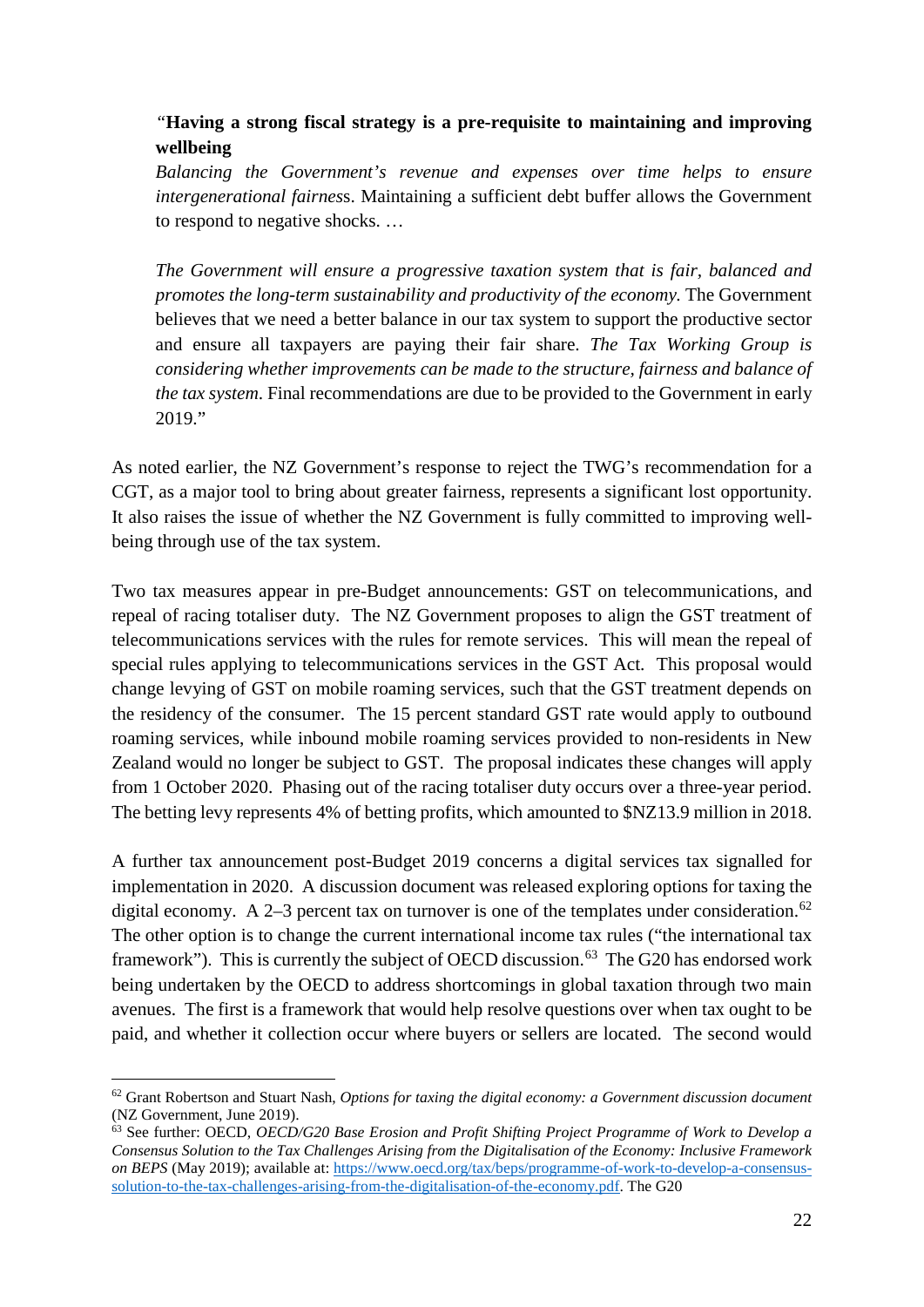ensure that multinational companies pay a minimum level of tax, thereby discouraging them from shifting profits to countries with lower levels of taxation. If a business pays less than the minimum, countries where it operates might be able to demand more tax.<sup>[64](#page-22-0)</sup> Key jurisdictions appear to be waiting for the OECD's guidance in this area and, arguably, so should NZ. Most tax commentators would prefer NZ to wait and follow the OECD's lead, with opinion divided. [65](#page-22-1)

The NZ Government's previously announced that an International Visitor Conservation and Tourism Levy (IVL) applies from 1 July 2019. Most international visitors entering New Zealand will incur a levy of \$35 via a new electronic form known as the Electronic Travel Authority (ETA).

Budget 2019, referred to as "The Wellbeing Budget', contains little in terms of new tax policy. In terms of management of revenues and expenses, the Budget reiterates the Budget Policy Statement of December 2018, namely: "We will ensure a progressive tax system that is fair, balanced and promotes the long-term sustainability and productivity of the economy."[66](#page-22-2)

Robertson, in Budget 2019, sets out the NZ Government's objectives for the tax system:<sup>[67](#page-22-3)</sup>

- A system that is efficient, fair, simple, coherent and collects the tax that is due, on time and in full;
- A progressive tax and transfer system for individuals and families;
- A system that promotes the long-term sustainability and productivity of the economy;
- A system that supports a sustainable revenue base to fund government operating;
- expenditure around its historical level of 30 per cent of GDP; and
- A system that treats all income and assets in a fair, balanced and efficient manner.

These six principles incorporate aspects of wider social well-being rather than merely economic well-being. Budget 2019 reiterates that the NZ Government supports a sustainable BBLR framework for the tax system. This model ensures that taxes are fair and efficient, and that they do not impede economic growth. It also helps keep compliance costs low and minimises opportunities for avoidance and evasion. Tax policy development will continue to be "... inclusive, consultative and transparent"<sup>[68](#page-22-4)</sup> (as represented by the GTPP). Importantly, investment in BT will continue, with the latest stage incorporating tax and welfare measures through a single linked platform.

<span id="page-22-0"></span> <sup>64</sup> See RNZ, *G20 announces strategy for multinational tax loopholes* (9 June 2019), available at:

<span id="page-22-1"></span> $\frac{1}{65}$  For further analysis see: Adrian Sawyer, "Taxing the digital economy: will New Zealand tread where most will not go?" (2019) *Tax Notes International* (forthcoming). 66 NZ Government, *The Wellbeing Budget 2019* (NZ Government, 30 May 2019), at 126.

<span id="page-22-2"></span>

<span id="page-22-3"></span><sup>67</sup> Ibid, at 127.

<span id="page-22-4"></span><sup>68</sup> Ibid, at 127.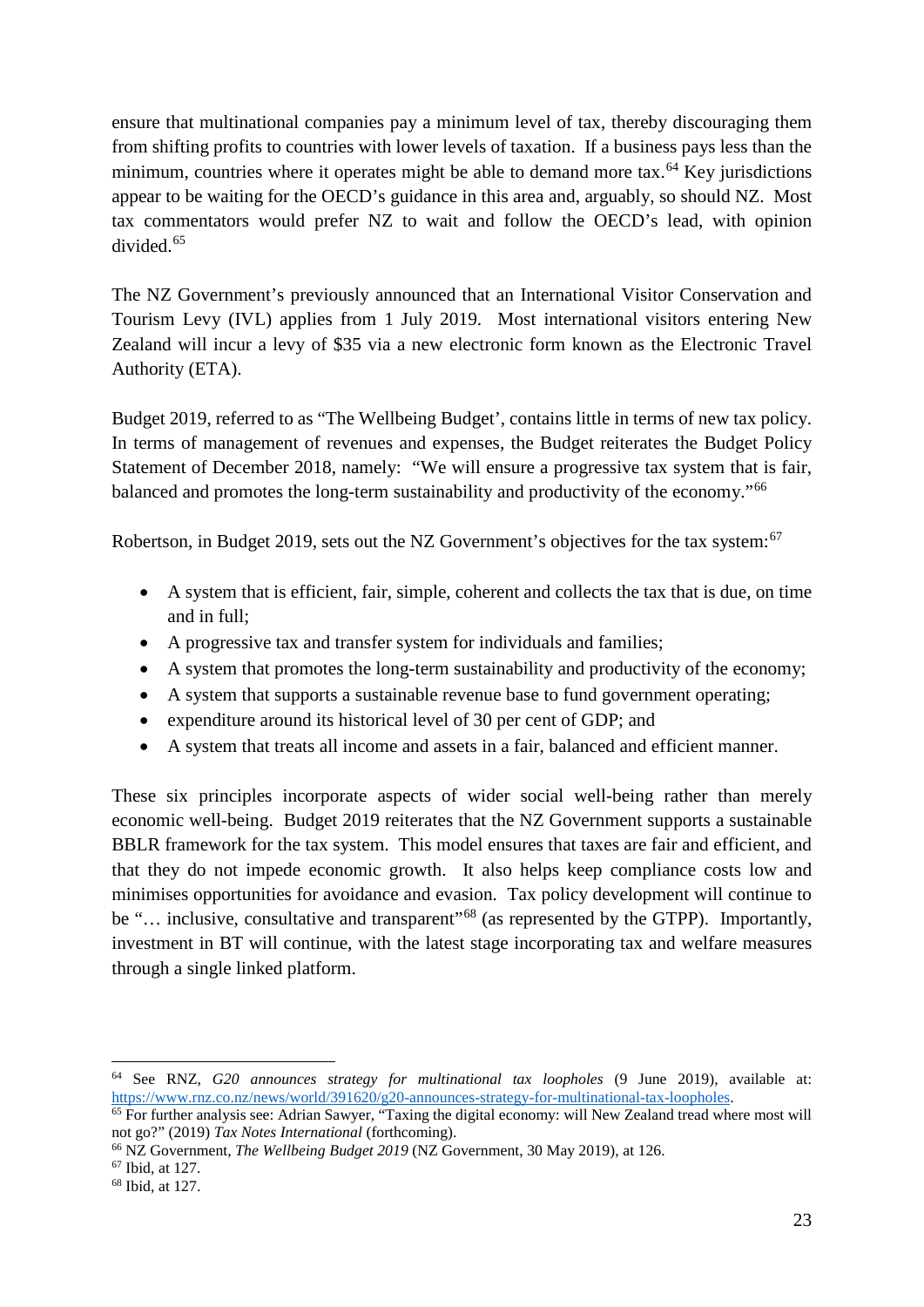Given the increase in spending in the Budget 2019, tax reform that would reduce the tax take is unlikely to be a success. The Tax Policy Work Programme (TPWP) is due to be refreshed and this should provide an indication of the NZ Government's priorities.<sup>[69](#page-23-0)</sup> Measures that increase revenue are more likely to succeed, such as ensuring contractors pay their tax, prevention of tax loss trading, reviewing the taxation of closely held companies, taxing certain land sales and taxing digital services. The TWG in their *Final Report* identified most of these proposals as areas needing review. In many regards, the NZ Government's decision to reject the TWG's CGT proposal<sup>[70](#page-23-1)</sup> is a catalyst for the minimal content on tax in Budget 2019. Through stating that no further work was required on the two CGT recommendations, the NZ Government has missed an opportunity to give further recognition to the LSF through improved cohesion in the tax system and adjustments to the growing imbalance in wealth. Instead, the NZ Government indicated that it intends to explore options for taxing vacant land, including the recommendation of the TWG.

One further area missed in Budget 2019, and which has an impact on fairness and to a lesser extent wellbeing, is 'fiscal drag', such that the NZ Government expects to raise an additional \$NZ1.9 billion over the next five years. The current top rate of 33 percent applies to \$NZ70,000 of income – a threshold last revised in 2008. An unconfirmed 'proposal' has surfaced, based on a NZ Treasury calculator, that the top income tax threshold could be raised from \$NZ70,000 to \$NZ90,000, paid for by increasing the top rate of tax from 33 per cent to 34.5 percent. The change would leave anyone earning less than \$NZ130,000 a year better off, because the 30 percent tax rate applies to income between  $NZ70,000$  and  $NZ90,000$ .<sup>[71](#page-23-2)</sup> However, we should not expect to see any firm developments until after the September 2020 General Election, at the earliest.

Economic and Social Research Aotearoa make the following statement: $^{72}$  $^{72}$  $^{72}$ 

"In light of the proposals of the Tax Working Group perhaps the most notable absence regarding tax in this budget is the *failure to introduce a Capital Gains Tax*. This was of course prepared in advance by the Labour-led coalition's inadequate public information campaign regarding such a tax, which failed to clearly identify the broad-based benefits of a Capital Gains Tax or the way that such a tax would bring Aotearoa New Zealand in line with other leading industrialised countries. Likewise, this budget does *nothing to remedy the problem of the intergenerational transfer of privilege,* a problem that was expanded by the abolition of death and then finally gift duties in 2011. Likewise this budget falls profoundly *short of imagination by failing to consider other tax options, which include for example widely discussed and internationally implemented examples* 

<span id="page-23-0"></span> <sup>69</sup> See further:<http://taxpolicy.ird.govt.nz/work-programme> (as at 290 June 2018).

<span id="page-23-1"></span><sup>70</sup> See: Hon Grant Robertson and Hon Stuart Nash, Govt responds to Tax Working Group Report (2019) *Media* 

<span id="page-23-2"></span><sup>&</sup>lt;sup>71</sup> See Tom Pullar-Strecker, "Raising top tax rate by 1.5% would pay for a big hike in the \$70,000 threshold"  $(11$ June 2019), available on Stuff website at: [https://www.stuff.co.nz/business/113361003/raising-top-tax-rate-by](https://www.stuff.co.nz/business/113361003/raising-top-tax-rate-by-just-15-would-pay-for-big-hike-in-the-70000-threshold)[just-15-would-pay-for-big-hike-in-the-70000-threshold.](https://www.stuff.co.nz/business/113361003/raising-top-tax-rate-by-just-15-would-pay-for-big-hike-in-the-70000-threshold) 72 ESRA, *Budget 2019 Report* (2019), available at:<https://www.esra.nz/budget-2019-report/> (emphasis added,

<span id="page-23-3"></span>footnotes removed).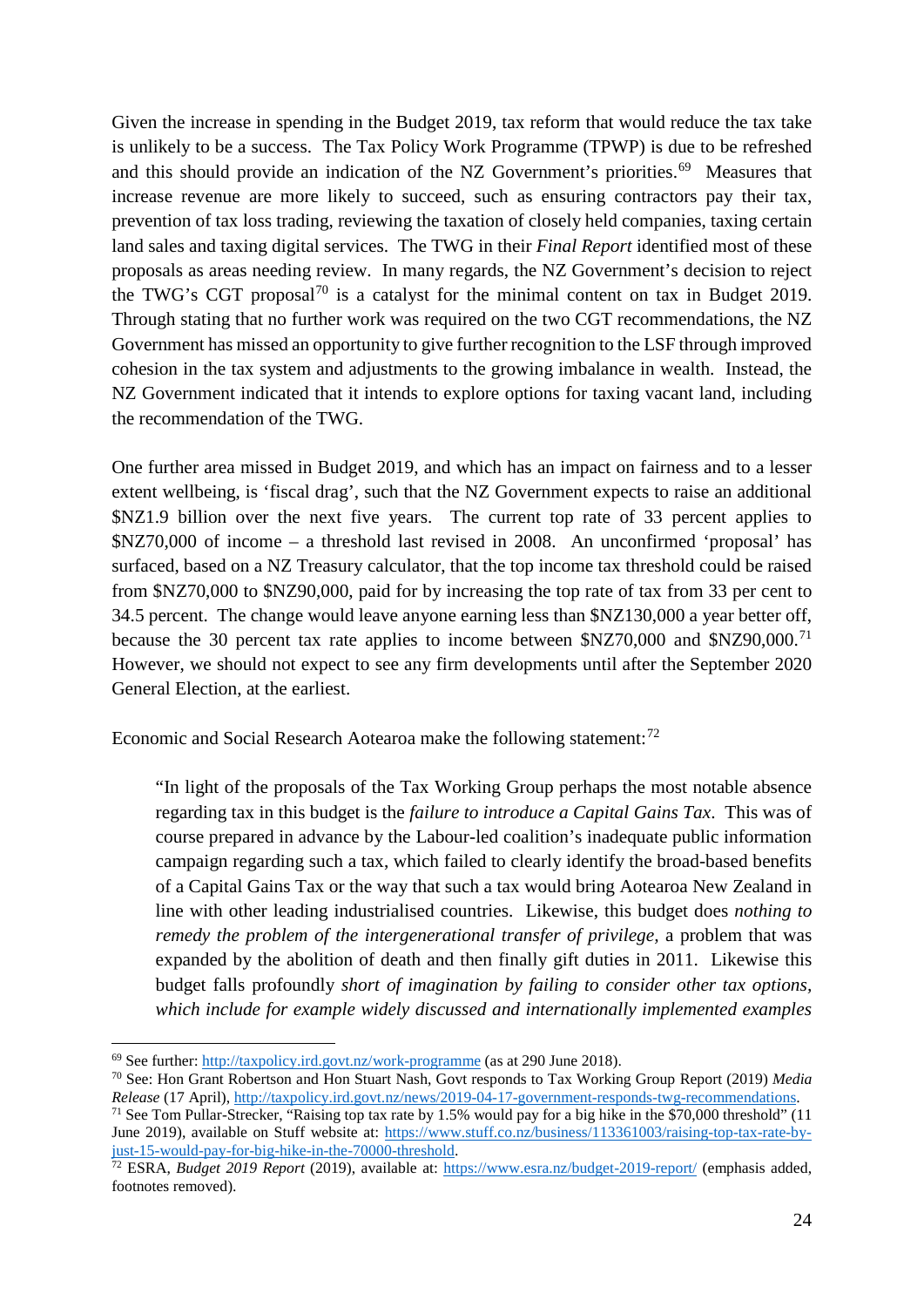*such as taxes on financial speculation, taxes on land ownership or on rent, let alone simple and administratively efficient measures for confronting wealth inequality* such as the wealth tax proposed by Thomas Piketty. To defend this budget, it would be possible to say again that this failure was secured in advance by a combination of the Budget Responsibility Rules and the prohibitively narrow remit given to the Tax Working Group."

The LSF and well-being approach is lending weight to arguments suggesting traditional tax principles are insufficient in themselves as a basis to evaluate the overall well-being of New Zealanders. Vigorous debate will continue for some time over the appropriate balance of economic principles and social well-being. Politicisation is fuelling this debate.

## **5.0 CONCLUSIONS**

The paper assesses the impact that this more comprehensive approach to evaluation of tax policy has had on the recommendations of the TWG, including an assessment of whether the outcome may have differed if only traditional principles applied. The analysis suggests that with respect to most recommendations (with the exception of those relating to the environment and ecological taxes), there would be little difference. The TWG did not fully utilise the LSF and well-being approach across all of its analysis. Rather than be overly critical, the TWG was 'feeling its way' as the NZ Government had yet to produce its first Well-being Budget applying the LSF and other principles. This is more of a lost opportunity than a failure. The TWG, the NZ Treasury and the NZ Government, remain publicly committed to the BBLR, the GTPP and utilising traditional tax principles, with the latter to be expanded to incorporate (provisional) well-being measures. Adoption of Te Ao Māori perspectives alongside the LSF is a positive step forward.

From this evaluation, this new LSF model needs further work before it fully incorporates quantifiable well-being measures alongside traditional tax principles. Until this model moves from its primitive stages to early maturity, there is no mandate for all tax policy development in NZ without concurrent application of the traditional tax policy principles. Thus the LSF and well-bring approach should not be applied using the NZ model more widely outside of NZ at this time. Other jurisdictions that are interested in well-being as a measure should follow NZ's developments in this area closely. Expectations for the future is incorporation of the LSF into tax policy development, linking tax policy to the wider public expenditure programme.

The way in which the LSF is evolving endorses a grounded theory approach in that there is no benchmark to assess the LSF against, and it is likely that what will emerge will be a framework that fits NZ's cultural, societal and economic aspirations. Once the LSF and its application and measurement are 'finalised', it will be 'fit' for testing, both within and outside of NZ (in terms of potential transferability).

This paper comes with a number of limitations, including that the author is an 'outsider', and not privy to the internal work of the NZ Treasury, the TWG or other officials in developing the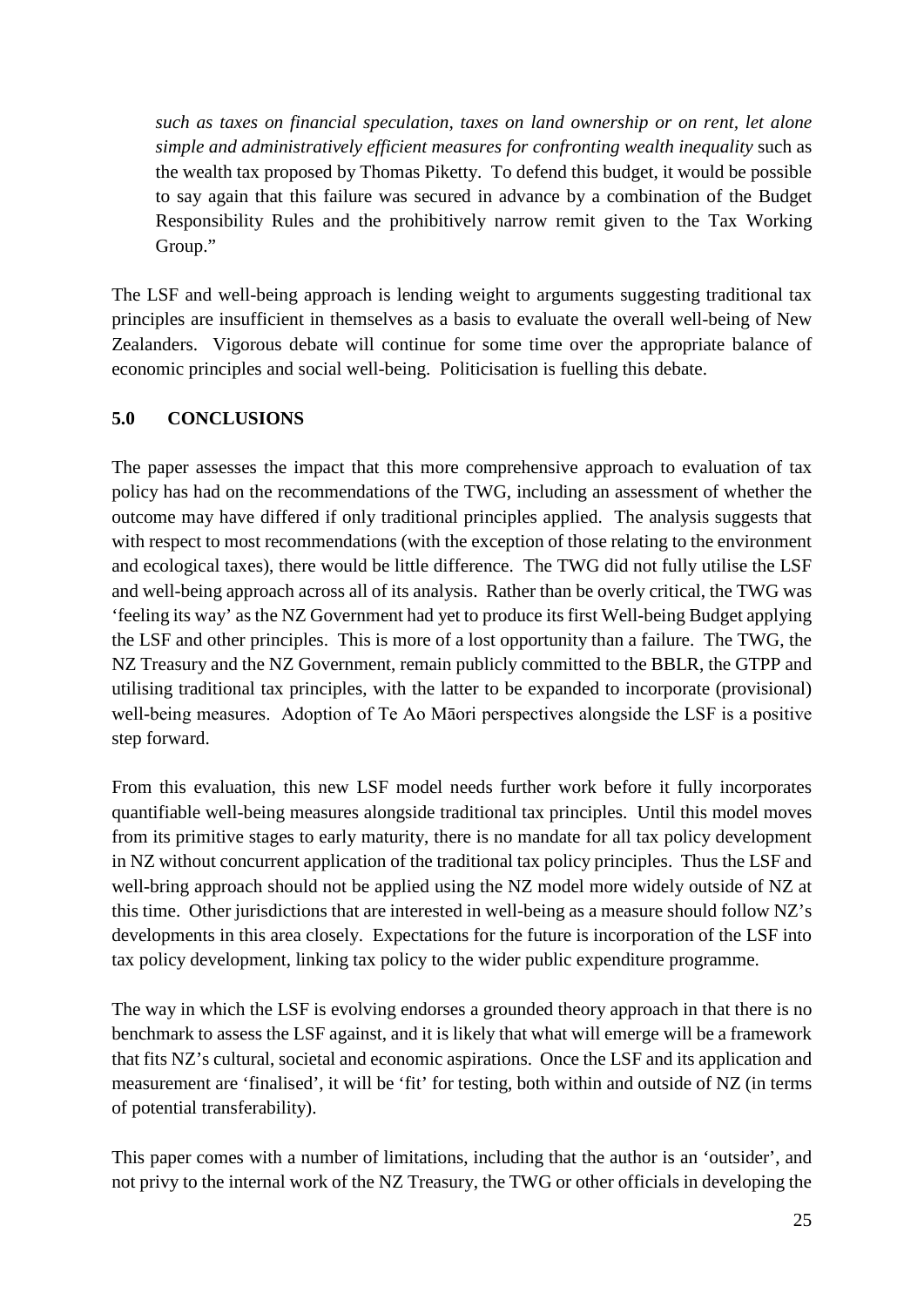LSF. The analysis rests entirely upon external documents and published material. Apart from having his own prejudices, the analysis is 'free' of political fundamentalism and lobby group agendas. That said the current writer supports retention of the traditional tax principles in developing tax policy, along with NZ's BBLR and GTPP. Incorporation of wider accepted principles, perspectives and standards into developing tax policy, especially those forming component parts of the LSF, is an area worthy of further research. Taxation facilitates the expenditure programme of the government in providing public goods and services. The two need to work in tandem, not separately or in direct opposition. The future of the LSF in NZ, along with the incorporation of well-being more generally, reflects the commencement of a significant paradigm shift in budgeting and policy development in NZ.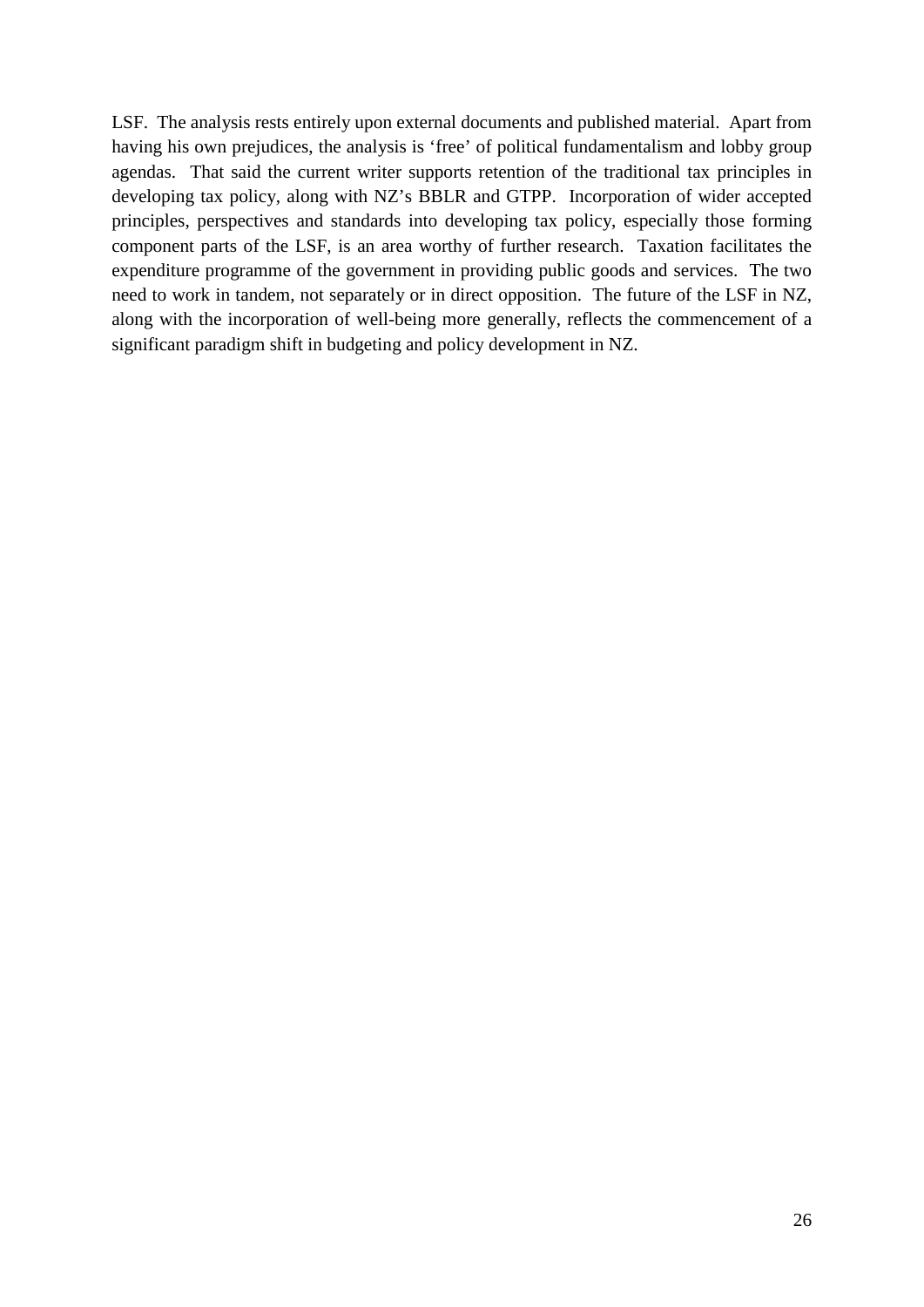#### **Appendix One**

**Figure 5: Living standards: the heart of our policy advice (Source: The Treasury's Living Standards Framework 2018)**



Considering these five key aspects when developing your policy advice will ensure that Treasury consistently embeds Living Standards in our advice. It is an adjunct to, not a replacement for, a good evidenced-based process for developing free and frank advice. Need help or more information? See Girol Karacaoglu, Margaret Galt or Joey Au.